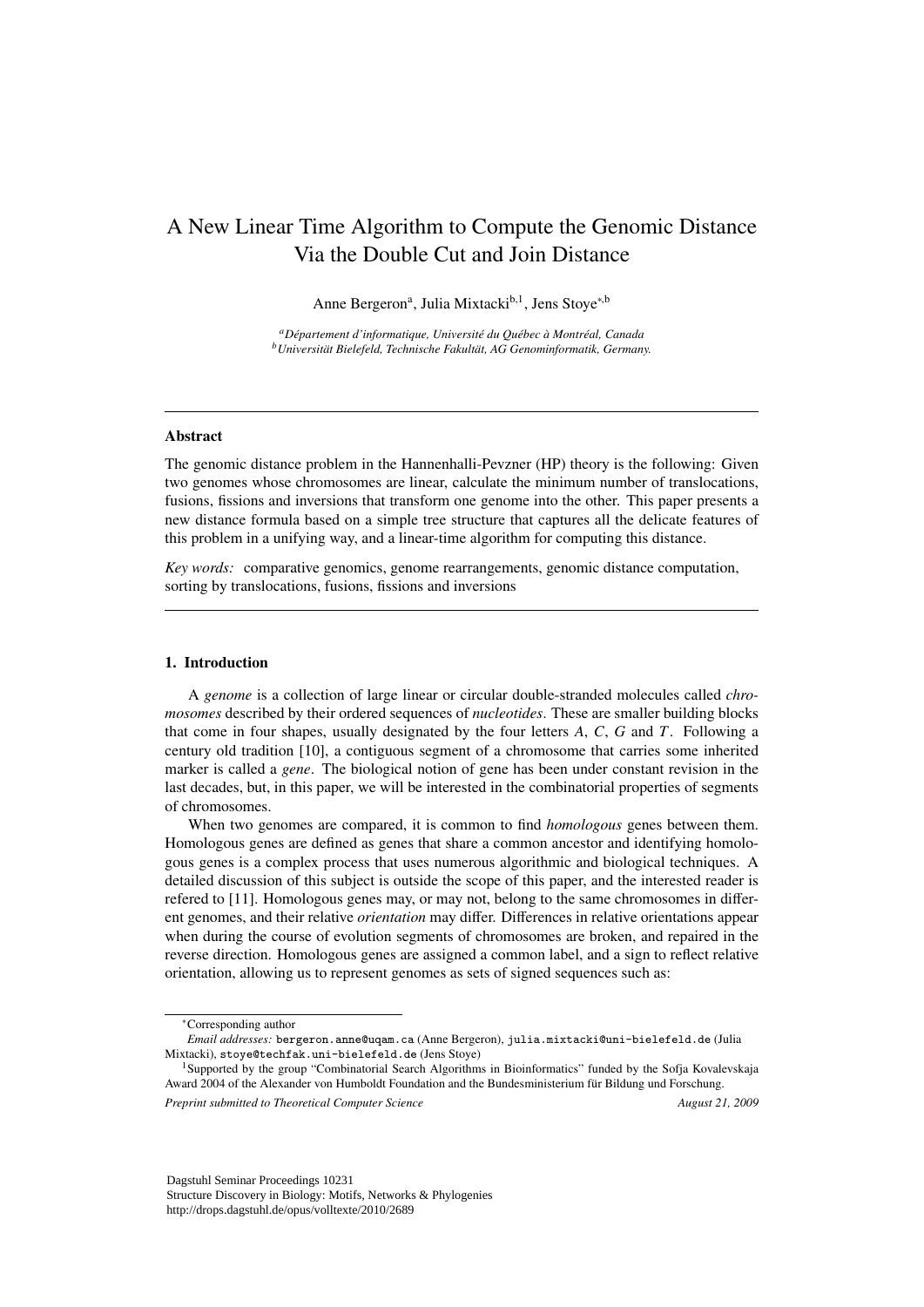$$
GenomeA = \{ (0, 1, 2, 3, 4, 0), (0, 5, 6, 0) \}
$$
\n
$$
GenomeB = \{ (0, 1, -2, 6, 0), (0, 5, 0), (3, -4) \}
$$

The symbol '∘' is used to indicate that the corresponding chromosome is a linear molecule, and, borrowing from the biological terminology, is referred to as a *telomere* marker. This kind of representation of genomes is unique up to chromosome flipping, in which the order and orientation of all genes in a chromosome are reversed, or circular permutations of circular chromosomes. For example,  $(\circ, 1, -2, 6, \circ) \equiv (\circ, -6, 2, -1, \circ)$ , and  $(3, -4) \equiv (-4, 3) \equiv (4, -3) \equiv (-3, 4)$ . In the above example, genome *A* has two linear chromosomes, and genome *B* has two linear and one circular chromosome. In this example, up to its sign, each gene appears once in each genome. This is a considerable, but useful simplification with respect to biological reality, and we will assume this is the case throughout the paper.

Several edit operations have been proposed to explain the differences between genomes. In the case of linear genomes, that is, genomes that have only linear chromosomes, the two main operations are *inversions* inside chromosomes and *translocations* between chromosomes. In the first case, the order and sign of consecutive genes in a chromosome are reversed, transforming, for example  $(○, 1, 2, 3, 4, 5, ∘)$  into  $(○, 1, 2, -4, -3, 5, ∘)$ . In the second case, two chromosomes exchange prefix or suffix of their sequences, transforming, for example  $(○, 1, 2, 3, 4, 5, ∘)$  and  $(0, 6, 7, 8, 9, 0)$  into either:

$$
(0, 1, 2, 8, 9, 0)
$$
 and  $(0, 6, 7, 3, 4, 5, 0)$ 

or

$$
(0, 1, 2, -7, -6, 0)
$$
 and  $(0, -9, -8, 3, 4, 5, 0)$ .

( $\circ$ , 1, 2, -7, -6,  $\circ$ ) and ( $\circ$  -9, -8, 3, 4, 5,  $\circ$ ).<br>Special cases of translocations, such as fusions or fissions, are obtained by allowing cuts to occur next to telomere markers and adding empty chromosomes.

The *genomic distance problem* for linear genomes is to compute the minimum number of inversions and translocations that are necessary to transform one genome into the other. The first solution to this problem was given by Hannenhalli and Pevzner [12] in 1995. Their distance formula, called the general *HP theorem*, requires preprocessing steps such as *capping* and *concatenation* and involves seven parameters. In the last decade, different authors pointed to problems in the original formula and in the algorithm given by Hannenhalli and Pevzner. Their algorithm was first corrected by Tesler [17]. In 2003, Ozery-Flato and Shamir [16] found a counter-example and modified one of the parameters of the distance formula. Very recently, another correction was presented by Jean and Nikolski [14]. Unfortunately, the last two recent results have not resulted in simpler presentations of the material, and the only available software tool is *GRIMM* implemented by Glenn Tesler [18].

In contrast to this rather complicated distance measure, Yancopoulos *et al.* [19] presented a general genome model that includes linear and circular chromosomes and introduced a new operation called *double cut and join* (or shortly DCJ) operation. In addition to inversions and translocations, the DCJ operation also models more complicated rearrangement operations like transpositions and block-interchanges. Beside the simple distance computation, the sorting algorithm is also basic and efficient [8].

In this paper we will show how the rearrangement model considered in the HP theory can be integrated in the more general DCJ model. Specifically, the HP distance can be expressed as

$$
d_{HP} = d_{DCJ} + t
$$
  
2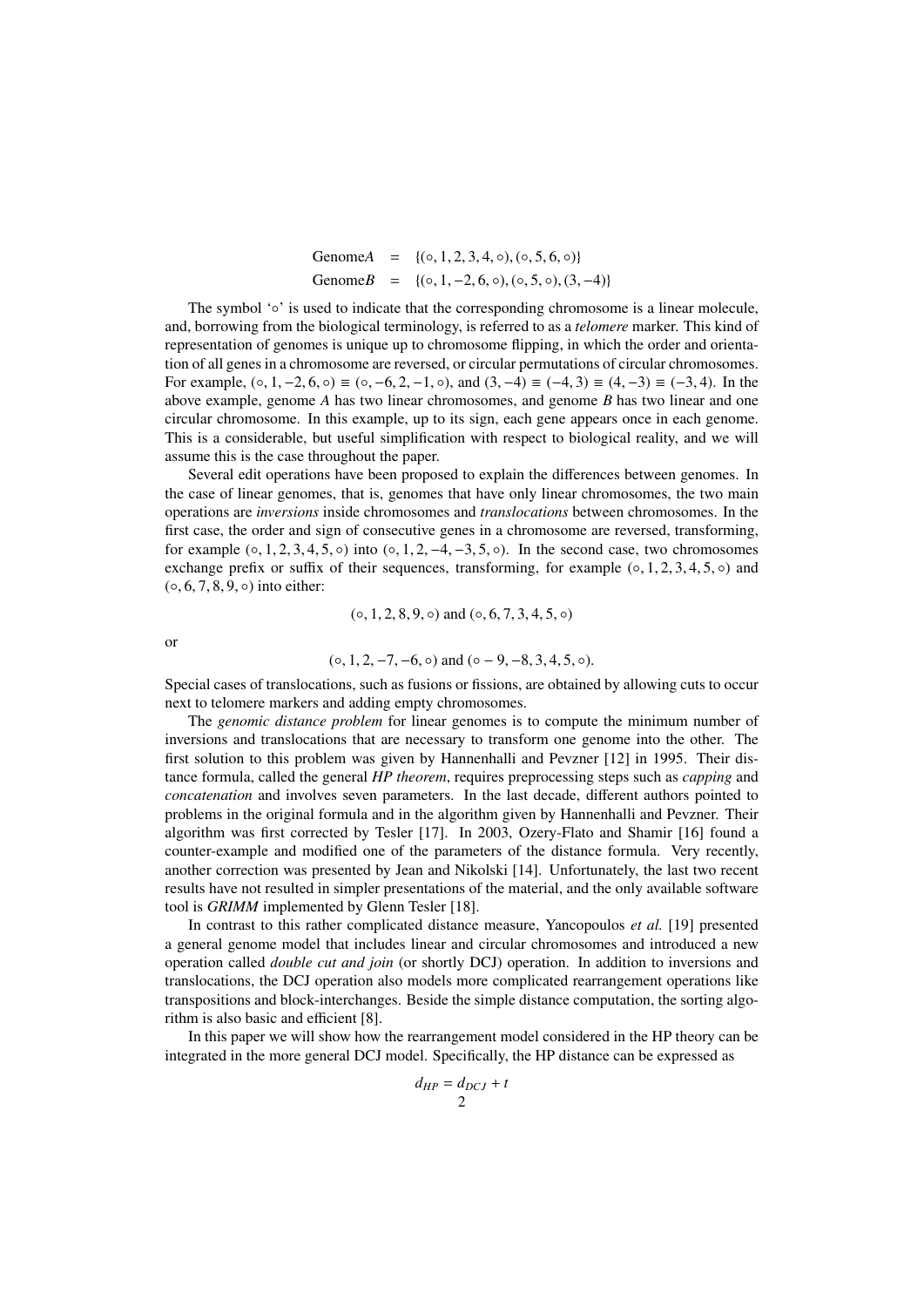where *t* represents the extra cost of not resorting to "forbidden" DCJ operations. The extra cost can easily be computed in linear time by a tree data structure associated to a genome.

The next section recalls the results on the DCJ distance. In Section 3, we establish the conditions under which the HP and DCJ distances are equal, which corresponds to the case where  $t = 0$ . The general case  $t \ge 0$  is treated in Section 4, where we introduce the basic concepts and the tree needed for the computation of the HP distance, and we give a new proof and formula for the Hannenhalli-Pevzner theorem. The algorithms for the distance computation are described in Section 5. Finally, Section 6 presents the conclusion.

#### 2. The Double Cut and Join (DCJ) Model

Let *A* and *B* be two linear genomes on the same set of *N* genes. An *interval*  $(l, \ldots, r)$  in a genome is a set of consecutive genes or telomere markers within a chromosome; the set {*l*, <sup>−</sup>*r*} is the set of *extremities* of the interval – note that  $\circ = -\circ$ . An *adjacency* is an interval of length 2, an adjacency that contains a telomere marker is called a *telomere*. Each gene *g* is the extremity of two adjacencies, one as +*g*, and one as −*g*, in both genomes *A* and *B*. Given the set of adjacencies of a linear genome, it is thus possible to uniquely reconstruct each of its chromosomes by starting with telomeres, and listing the successive adjacencies that share extremities of the same gene.

**Definition 1.** Given two adjacencies  $\{x, -y\}$  and  $\{u, -v\}$  in a genome *G*, a *double cut and join* (DCJ) operation applied on these adjacencies produces a genome in which adjacencies {*x*, <sup>−</sup>*y*} and  $\{u, -v\}$  are replaced either by  $\{x, -v\}$  and  $\{u, -y\}$  or by  $\{x, u\}$  and  $\{-y, -v\}$ .

A simple interpretation of this operation in terms of consecutive segments *ab* and *cd* of chromosomes is making two cuts, one between *a* and *b*, and the other between *c* and *d*. There are then three possible 'repairs': the recently cut extremity *a* can be joined with either *b*, *c* or *d*, and the two remaining extremities are joined together. Of the three possibilities, the first one yields the original genome, but the two others change the set of adjacencies. The precise formulation of Definition 1 takes care of the changes in gene orientations.

DCJ operations are used to model both inversions and translocations in linear genomes. For translocations, the two choices given in the example of the Introduction correspond exactly to the choices in Definition 1. However, for inversions, only one choice yields linear chromosomes: for example, applying a DCJ operation on the two adjacencies  $\{2, -3\}$  and  $\{4, -5\}$  of chromosome ( $\circ$ , 1, 2, 3, 4, 5,  $\circ$ ) may yield adjacencies {2, 4} and {−3, −5}, thus chromosome:

$$
(\circ, 1, 2, -4, -3, 5, \circ),
$$

but it could also yield adjacencies {2, <sup>−</sup>5} and {−3, <sup>−</sup>4}. In this case, the resulting genome would contain:

$$
(\circ, 1, 2, 5, \circ), (-3, -4),
$$

in which the second chromosome is a circular chromosome. Thus DCJ operations are more general than the usual rearrangement operations on linear genomes.

The following basic construct is associated to a pair of genomes, each represented by its set of adjacencies.

**Definition 2.** The *adjacency graph AG(A, B)* is a graph whose vertices are the adjacencies of genomes *A* and *B*. Each gene *g* defines two edges, one connecting the two adjacencies of genome *A* and *B* in which *g* appears as extremity  $+g$ , and one connecting the two adjacencies in which *g* appears as extremity −*g*.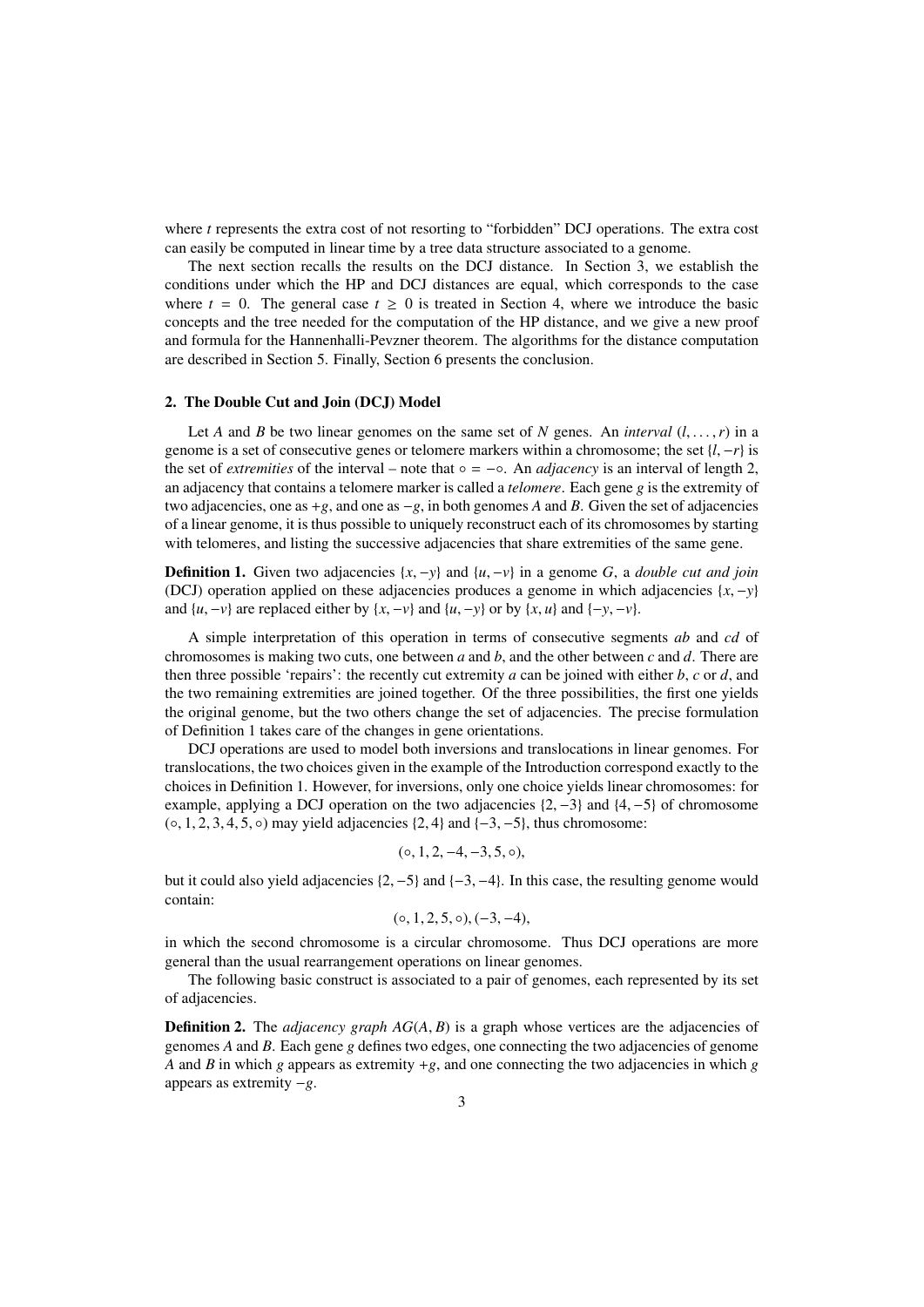Since adjacencies that are telomeres have only one gene, the vertices of the adjacency graph will have degree one or two, thus the graph is a union of *paths* and *cycles*. Paths of odd length, called *odd paths*, connect telomeres of different genomes, and paths of even length, the *even paths*, connect telomeres of the same genome. For example, the adjacency graph of genomes *A* = {(**⊙**, 1, -2, **○**), (**⊙**, 3, 6, **○**), (**○**, 5, 4, **○**)} and *B* = {(**○**, 1, 2, 3, 4, **○**), (**○**, 5, 6, **○**)} has four odd paths, one cycle and one even path:



It is interesting to note that a *DCJ operation* applied to two adjacencies of the same genome disconnects the incident edges of the adjacency graph, and reconnects them in one of the possible other ways. The *DCJ distance* between genomes *A* and *B*,  $d_{DCJ}(A, B)$ , is the minimum number of DCJ operations necessary to transform genome *A* into genome *B*. We have:

Theorem 1 ([8]). *Let A and B be two genomes defined on the same set of N genes, then we have*

$$
d_{DCJ}(A, B) = N - (C + I/2)
$$

*where C is the number of cycles and I the number of odd paths in AG*(*A*, *<sup>B</sup>*)*. An optimal sorting sequence can be found in O*(*N*) *time.*

A DCJ operation that reduces the DCJ distance by 1 is called *DCJ-sorting*. Using Theorem 1, we have the following property of DCJ-sorting operations, using the fact that a DCJ operation acts on at most two paths or cycles, and produces at most one new path or cycle:

Corollary 1. *A DCJ-sorting operation acts on a single path or cycle, or on two even paths of the adjacency graph.*

As we saw earlier, some DCJ operations can create intermediate circular chromosomes, even if both genomes *A* and *B* are linear, and we will want to avoid them in the HP model. The following definition is a generalization of a classical concept in rearrangement theory, *oriented operations*:

**Definition 3.** A DCJ-sorting operation is *oriented* if it does not create circular chromosomes.

For two linear genomes, oriented operations are necessarily inversions, translocations, fusions or fissions. These operations are also called *HP operations*, and the HP distance  $d_{HP}(A, B)$ is the minimum number of HP operations needed to transform genome *A* into genome *B*. Since DCJ operations are more general than HP operations, the following lower bound is immediate:

Proposition 1. *For two linear genomes A and B, the following inequality holds:*

$$
d_{DCJ}(A, B) \le d_{HP}(A, B).
$$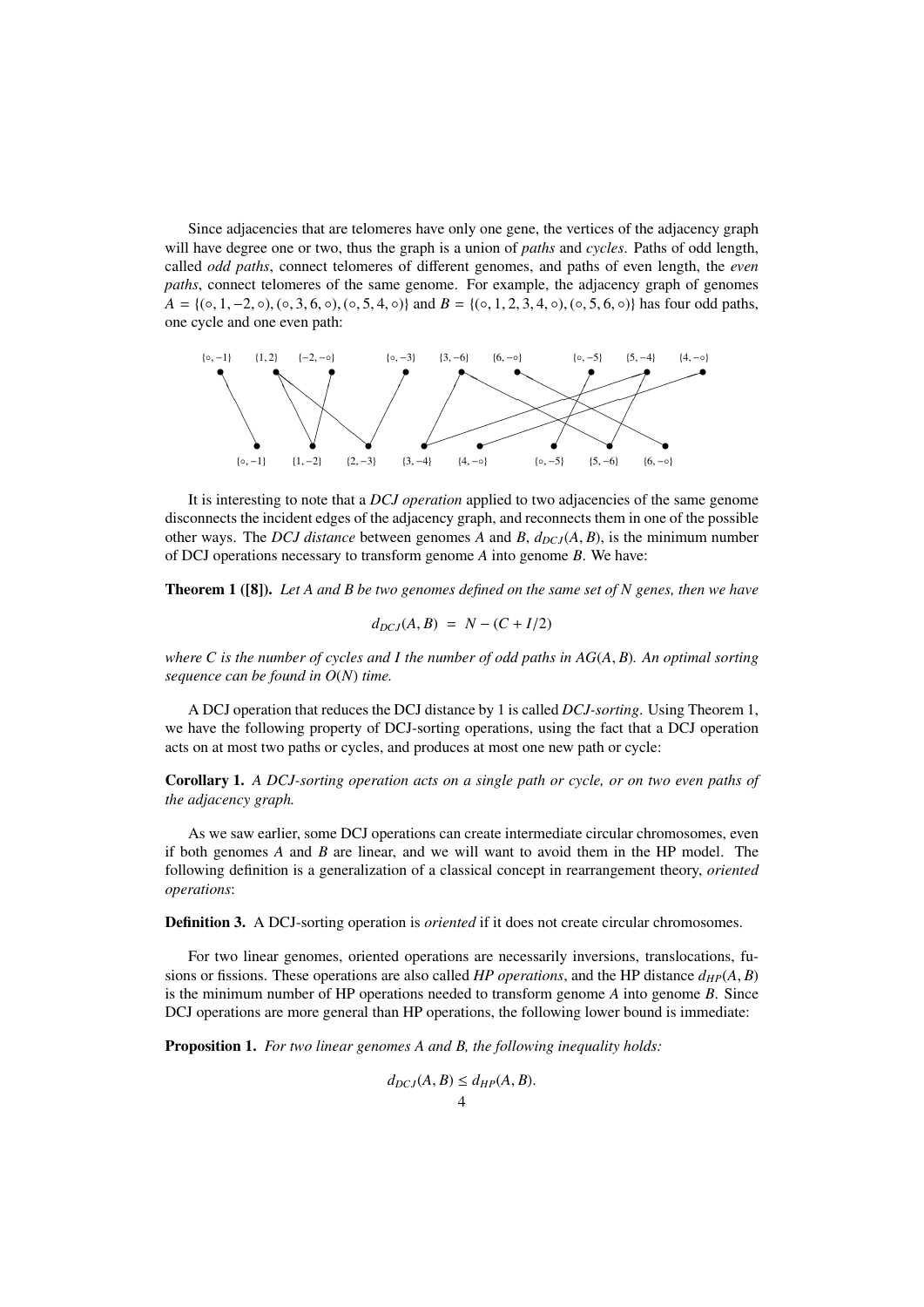The non-negative number

$$
t = d_H P - d_D C J
$$

thus counts the extra rearrangement operations that are necessary in order to avoid the creation of circular chromosomes. In the next section, we characterize genomes for which the two distances are equal, that is  $t = 0$ .

#### 3. Components and Oriented Sorting

In this section, we introduce the notion of *components*. They roughly correspond to the classical concept of connected components of the overlap graph, but in the context of adjacency graphs, we prove that they are unions of paths and cycles.

# *3.1. Basic Definitions*

**Definition 4.** Given two genomes A and B, an interval  $(l, \ldots, r)$  of genome A is a *component* relative to genome *B* if there exists an interval in genome *B*:

- a) with the same extremities,
- b) with the same set of genes, and

c) that is not the union of two such intervals.

Example 1. Let

$$
A = \{ (\circ, 2, 1, 3, 5, 4, \circ), (\circ, 6, 7, -11, -9, -10, -8, 12, 16, \circ), (\circ, 15, 14, -13, 17, \circ) \},
$$

*B* = {(**○**, 1, 2, 3, 4, 5, ○), (**○**, 6, 7, 8, 9, 10, 11, 12, ○), (**○**, 13, 14, 15, ○), (**○**, 16, 17, ○)}.

The components of genome *A* relative to genome *B* are:  $(○, 2, 1, 3)$ ,  $(3, 5, 4, ∘)$ ,  $(○, 6)$ ,  $(6, 7)$ ,  $(-11, -9, -10, -8)$ ,  $(7, -11, -9, -10, -8, 12)$ ,  $(\circ, 15, 14, -13)$  and  $(17, \circ)$ .

Note that components of length 2 are the same adjacencies in both genomes, possibly up to flipping of a chromosome. These are called *trivial components*. All other components are *nontrivial*.

Two components are *nested* if one is included in the other and their extremities are different. As the following lemma shows, two components cannot share a telomere:

**Lemma 1.** *If* ( $\circ$ , . . . ,  $r_1$ ) *and* ( $\circ$ , . . . ,  $r_1$ , . . . ,  $r_2$ ) *are two components, then*  $r_1 = r_2$ *, and if* ( $l_1$ , . . . ,  $l_2$ , . . . ,  $\circ$ ) *and*  $(l_2, \ldots, \circ)$  *are two components then*  $l_1 = l_2$ *.* 

PROOF. Suppose that  $(\circ, \ldots, r_1)$  and  $(\circ, \ldots, r_1, \ldots, r_2)$  are two components. Since the corresponding intervals in genome  $B$ ,  $(\circ, \ldots, r_1)$  and  $(\circ, \ldots, r_2)$ , share the same gene content, the interval  $(r_1, \ldots, r_2)$  shares the same gene content in both genomes, thus  $(r_1, \ldots, r_2)$  is a component, and  $(0, \ldots, r_1, \ldots, r_2)$  is the union of two components, a contradiction. The second statement has a similar proof similar proof.

It is further known that two components can not overlap on two or more elements. We thus have the following generalization of a statement from [9]:

Proposition 2. *Two components are either disjoint, nested, or overlap on exactly one gene.*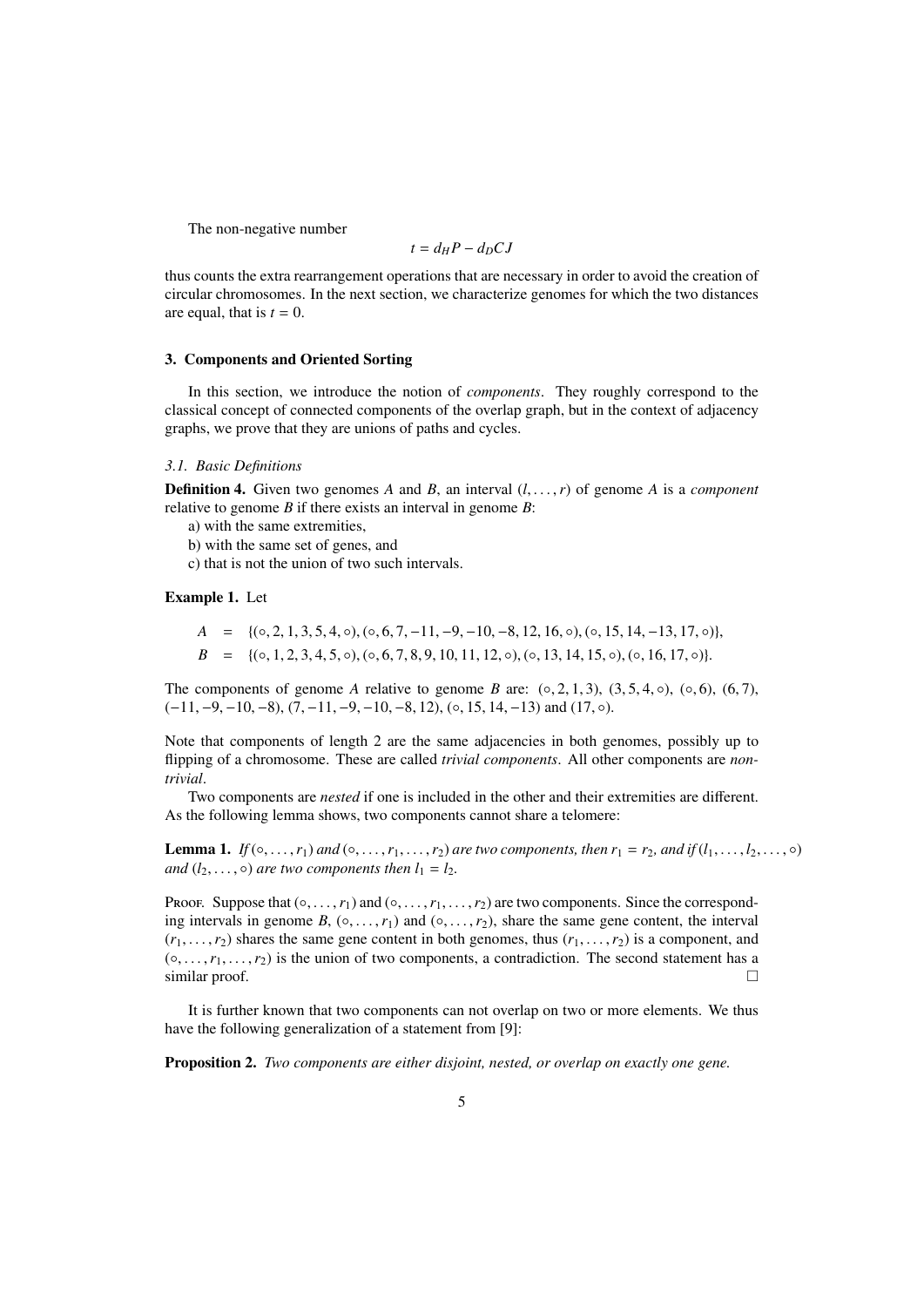Proposition 2 implies that components can be partially ordered by inclusion, and that overlapping components will have the same parent, if it exists. An adjacency *properly belongs* to the smallest component that contains it.

Definition 5. The *adjacency graph of a component* C is the subgraph of the adjacency graph of genomes *A* and *B* induced by the adjacencies that properly belong to C.

An important property of the adjacency graph is the following:

Proposition 3. *The adjacency graph of a component is a union of paths and cycles of the adjacency graph of genomes A and B.*

**PROOF.** Let  $C = (l, \ldots, r)$  be a component. Since it has the same gene content and the same extremities as the corresponding interval in genome *B*, all edges of the adjacency graph that are within the interval  $(l, \ldots, r)$  in genome *A* will also be within the interval  $(l, \ldots, r)$  in genome *A*. Thus all these edges form a union of paths and cycles of the adjacency graph of genomes *A* and *B*.

Each component that is nested in  $C$  is also a union of paths and cycles of the adjacency graph of genomes *A* and *B*, and none of them contains an adjacency that properly belongs to C. We can thus remove them without compromising the connectivity of the adjacency graph of  $C$ .

## *3.2. Oriented Sorting*

In this section we will characterize genomes for which the DCJ distance and the HP distance are equal. We first consider sorting involving only one component. In particular, we apply well known results from the inversion theory that are obtained by working on permutations.

Since the naming and orientation of genes is relative, we can always assume that all genes in a chromosome of genome *B* are positive and in increasing order. The proper adjacencies of a component  $C = (l, \ldots, r)$  induce a partition in the corresponding intervals of genomes *A* and *B* into sub-intervals that we will subsequently call *blocks*.

If we label the blocks in the interval of  $C$  in genome  $B$  with numbers from 1 to  $k$ , the corresponding blocks of the interval of C in genome A will be a signed permutation  $(p_1, \ldots, p_k)$  of the *elements* {1, . . . , *<sup>k</sup>*}. We will call this permutation – or its reverse – the *permutation associated to the component* C.

Consider for example the following two genomes:

$$
A = \{ (\circ -5, 1, 3, -2, 4, 6, -10, 9, 8, -7, 11 \circ ) \},\
$$
  

$$
B = \{ (\circ 1, 2, 3, 4, 5, 6, 7, 8, 9, 10, 11 \circ ) \}.
$$

The components of *A* with respect to *B* can easily be seen in the following diagram:



The component  $(\circ, \ldots, \circ)$  consists of three blocks: the gene -5, the component  $(1, \ldots, 4)$  and the gene 6. Thus, the permutation associated to the component  $(∘, …, 6)$  is  $(−2, 1, 3)$ . For the other three non-trivial components, the associated permutations are  $(1, 3, -2, 4)$ ,  $(-4, 3, 2, -1)$ and  $(1, -2, 3)$ .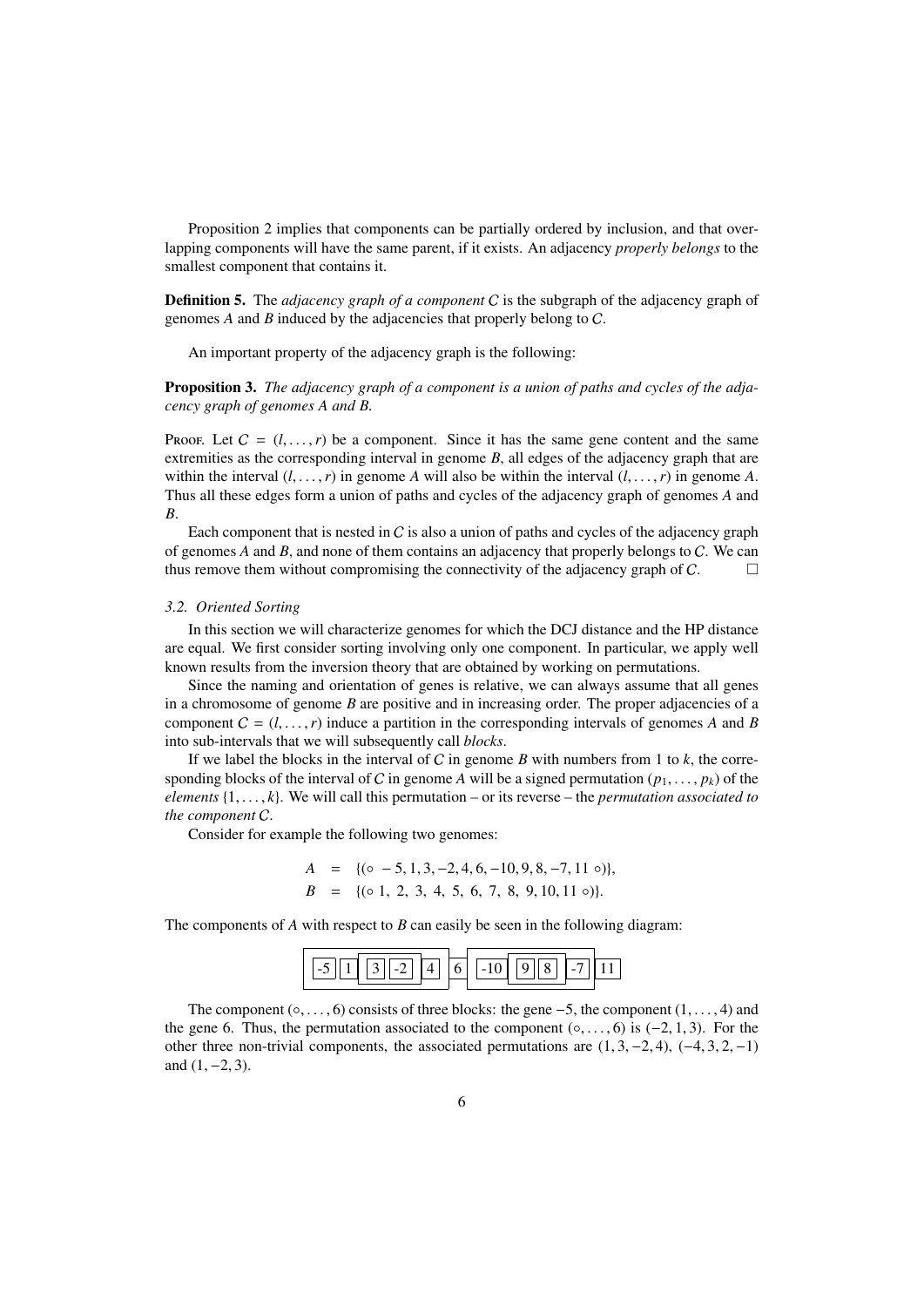As stated in Corollary 1, a DCJ-sorting operation increases either the number of cycles or the number of odd paths. When the elements of the permutation associated to a component have both positive and negative signs, then there exists a pair of consecutive elements with opposite signs. This implies that there exists a DCJ-sorting inversion that increases the number of cycles by creating an adjacency of the form  $(i, i+1)$  or  $(-(i+1), -i)$ . For instance, the permutation  $(-2, 1, 3)$ associated to component  $(•, \ldots, 6)$  in the above example admits the DCJ-sorting inversion of element 1, creating the adjacency of elements  $(-2, -1)$ . This corresponds to the adjacency of genes  $(-5, -4)$  in the component  $(\circ, \ldots, 6)$ , yielding a new genome

$$
A' = \{ (\circ -5, -4, 2, -3, -1, 6, -10, 9, 8, -7, 11 \circ ) \}.
$$

Components whose associated permutations have only elements with the same sign are more intricate. We will see later that some of them can be optimally sorted by DCJ-sorting operations, others not. For example, consider the pair of genomes:

$$
A = \{ (\circ, 4, 3, 2, 1, \circ) \} \text{ and } B = \{ (\circ, 1, 2, 3, 4, \circ) \},
$$

whose associated permutation is  $(4, 3, 2, 1)$ . There exists a DCJ-sorting operation that is a path fission increasing the number of odd paths. The DCJ distance is 4, and it can be optimally sorted by inverting each of the four genes. However, we have:

# Lemma 2. *If all elements of the permutation associated to a component have the same sign, then no inversion acting on one of its paths or cycles can create a new cycle.*

Proof. By possibly flipping the chromosome, we can assume that all the elements of the permutation are positive. Suppose that an inversion is applied to two adjacencies  $(+i, +j)$  and  $(+k, +l)$ in a single path or cycle of the component, and that this creates a new cycle. The new adjacencies will be  $(+i, -k)$  and  $(-i, +l)$ , where at most one of  $+i$  and  $+l$  can be a telomere. If both of these new adjacencies belong to the same path or cycle, there was no creation of a new cycle. Suppose that the adjacency  $(+i, -k)$  belongs to the new cycle, then all other adjacencies of this cycle existed in the original component, and are composed of positive elements. This, however, is impossible by the construction of the adjacency graph.

Definition 6. A component is *oriented* if there exists an oriented DCJ-sorting operation that acts on the vertices of its adjacency graph, otherwise it is *unoriented*.

Oriented components are characterized by the following:

Proposition 4. *A component is oriented if and only if either its associated permutation has positive and negative elements, or its adjacency graph has two even paths.*

PROOF. If the associated permutation has positive and negative elements, then there is at least one change of signs between blocks labeled by consecutive integers. Thus, there exists an inversion that creates an adjacency in genome *B*, thus a new cycle, and the inversion is DCJ-sorting. If there are two even paths, then one of them must be a path from genome *A* to genome *A*, and the other one must be a path from genome *B* to genome *B*. An inversion in genome *A* that acts on one adjacency in each path creates two odd paths, thus is DCJ-sorting.

In order to show the converse, suppose that all elements of the associated permutation are positive, and all paths are odd. By Corollary 1, a DCJ-sorting operation must act on a single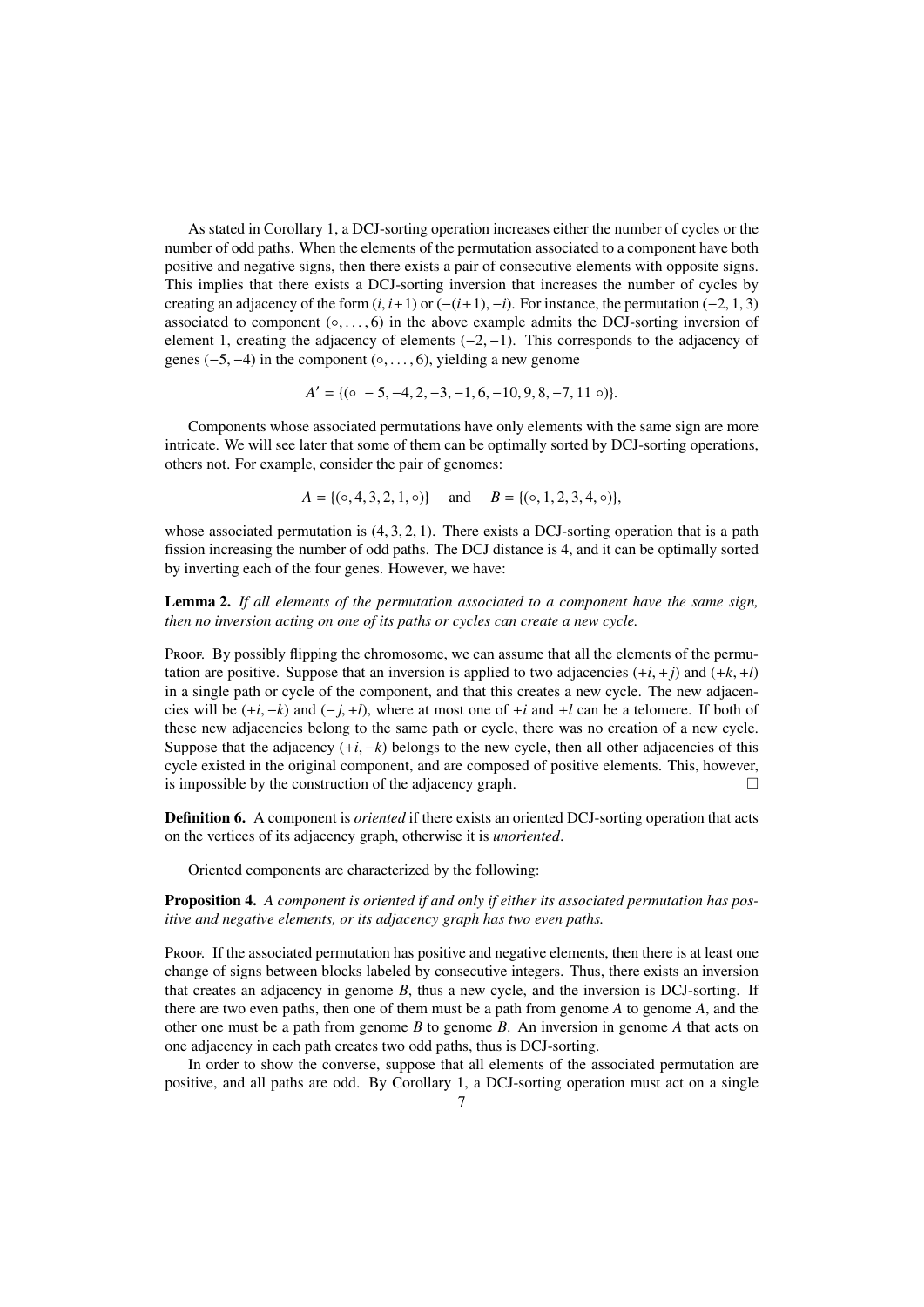path or cycle. This operation cannot be a translocation or a fusion since all paths and cycles of a component are within the same chromosome. This operation cannot be an inversion, since inversions that create new cycles are ruled out by Lemma 2, inversions acting on a single odd path cannot augment the number of odd paths, and inversions acting on cycles never create paths. Finally, this operation cannot be a fission: a fission acting on a cycle creates an even path; and a fission acting on an odd path must circularize one of the chromosome parts in order to be DCJ-sorting, otherwise it would be split into an even path and an odd path.

As a consequence of Proposition 4, we have  $d_{DC}(A, B) < d_{HP}(A, B)$  in the presence of unoriented components, since all DCJ-sorting operations will create circular chromosomes. On the other hand, well-known results from the Hannehalli-Pevzner theory show that, when all components admit a sorting inversion, then it is possible to create a new cycle at each step of the sorting process with HP operations, without creating unoriented components [13]. We will see in the next propositions that the same type of result can be obtained in this context. According to Proposition 4, it will be useful to treat components with paths and components without paths separately.

Definition 7. Components whose two extremities are both genes, are called *real* components. Components that contain one or two telomeres are *semi-real* components.

First, let us consider oriented real components that are well studied in the context of sorting by inversions. In [13], it was first shown that oriented real components can be sorted optimally by oriented inversions. This relies on the fact that among all possible oriented inversions there always exists one that does not create new unoriented components. Such an inversion is called a *safe* inversion and can be found by trial and error. More sophisticated techniques to efficiently find safe inversions can be found in [2, 3, 15].

Proposition 5 ([13]). *An oriented real component has an oriented DCJ-sorting operation that does not create new unoriented components.*

As a consequence of Proposition 5, it is possible to sort real components with oriented DCJsorting inversions as shown in the next proposition.

Proposition 6. *A real component can be sorted with oriented DCJ-sorting operations if and only if it is oriented.*

PROOF. If a real component can be sorted by oriented DCJ-sorting operations, then, by definition, the component is oriented. If a real component is oriented, then there exists an oriented DCJsorting inversion and Proposition 5 guarantees that there will always be enough oriented DCJsorting inversions to sort the component.

Now, we come to the semi-real components. First, we consider semi-real components whose associated permutation has positive and negative elements. As it turns out, these components can be treated in the same way as oriented real components by adding extra genes.

Proposition 7. *An oriented semi-real component whose associated permutation has positive and negative elements can be sorted with oriented DCJ-sorting operations.*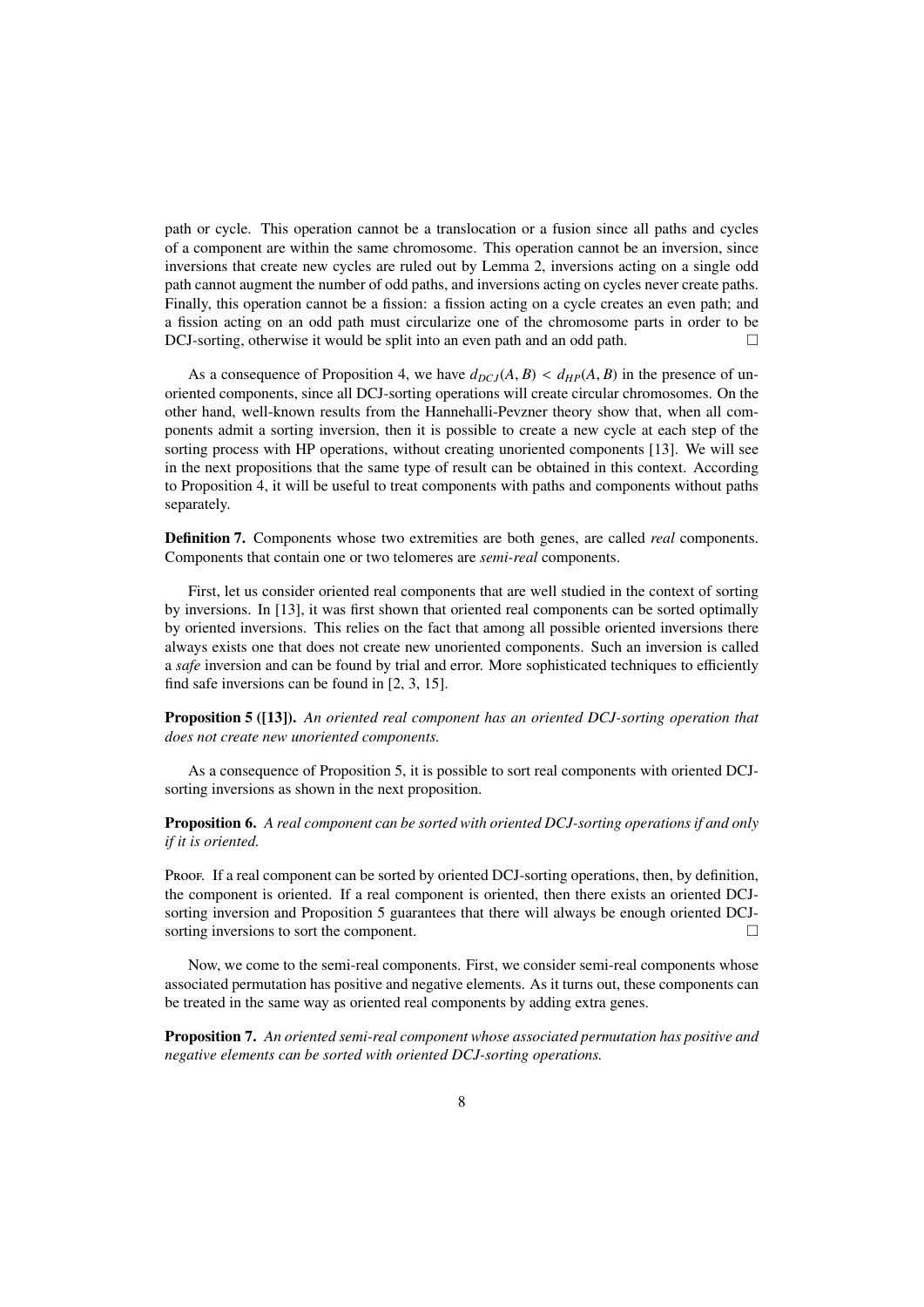PROOF. We will show that such components can be embedded in oriented real components with the same DCJ distance. Then, we can sort the component with oriented DCJ-sorting operations. Let  $(p_1, \ldots, p_k)$  be the permutation of the *elements*  $\{1, \ldots, k\}$  associated to a semi-real component. Suppose first that  $p_k = k$ , then we must have  $p_1 \neq 1$ , otherwise the component would be real. This implies that, in the adjacency graph of  $(\circ, p_1, \ldots, p_k, \ldots)$  and  $(\circ, 1, \ldots, k, \ldots)$ , there is an odd path that joins the telomeres at  $p_1$  and 1. Adding a gene number 0 next to both telomeres transforms the odd path into a cycle and an odd path of length 1, thus preserves the DCJ distance. The new component is real. If  $p_1 = 1$ , a similar arguments holds.

If both  $p_1 \neq 1$  and  $p_k \neq k$ , then the telomere at 1 is either joined by an odd path to  $p_1$  or  $p_k$ . In the second case, reverse the permutation and rename the elements. Thus we can assume that the telomere at 1 is joined to  $p_1$ , and the telomere at *k* is joined, also by an odd path, to  $p_k$ . Adding a gene 0 next to both telomeres 1 and  $p_1$ , and a gene  $k+1$  next to both telomeres  $k$  and  $p_k$ transforms the two odd paths into cycles, and adds two odd paths of length 1, thus also preserves the DCJ distance.

Oriented components must sometimes be sorted with fissions. This is the case for semi-real components with even paths, but care must be taken on which fission to apply. Such components have two paths, one of them connecting two telomeres of *A* and one connecting two telomeres of *B*, as in genomes:

$$
A = \{ (\circ, 4, 2, 1, 3, \circ) \} \quad \text{and} \quad B = \{ (\circ, 1, 2, 3, 4, \circ) \}.
$$

A fission creating telomere  $(4, \circ)$  would create the new semi-real component  $(1, \ldots, 3)$ , but the fission creating telomere  $(○, 1)$  is safe. In general, we have:

Proposition 8. *An oriented semi-real component whose adjacency graph has two even paths can be sorted with oriented DCJ-sorting operations.*

Proof. Let  $C = (l, \ldots, r)$  be a semi-real component with two even paths. Consider the permutation  $(p_1, \ldots, p_k)$  associated to C. If the permutation is oriented, then it is possible to sort the component with oriented DCJ-sorting operations by Proposition 7.

If the permutation is unoriented, then all genes  $p_1$  to  $p_k$  have the same sign. Without loss of generality, we assume that they are all positive. The path connecting the two telomeres of genome *B* implies two possible fissions: fission  $F_k$  creating telomere (*k*,  $\circ$ ) and fission  $F_1$  creating (◦, 1). If one of these fissions creates a new unoriented component, then it must be a semi-real component, otherwise it must have existed before the fission. This implies that if  $F_k$  creates a new component, this component contains element 1, and if  $F_1$  creates a new component, this component contains element *k*.

Suppose that  $p_i = 1$  precedes  $p_j = k$ . If fission  $F_k$  creates a new component, it must contain element 1, but since the interval also contains element *k*, it must contain all elements. The same argument applies to fission  $F_1$ .

Now suppose that  $p_i = k$  precedes  $p_i = 1$ , and that both  $F_k$  and  $F_1$  create new components. Then, one chromosome of genome *A* is given by

$$
(\circ, p_1, \ldots, p_{i-1}, k, p_{i+1}, \ldots, p_{j-1}, 1, p_{j+1}, \ldots, p_k, \circ).
$$

Let  $(l_1, \ldots, r_1)$  and  $(l_2, \ldots, r_2)$  be unoriented components created by fissions  $F_k$ , respectively  $F_1$ . Since fission  $F_k$  yields the chromosomes

$$
(\circ, p_1, \ldots, p_{i-1}, k, \circ)
$$
 and  $(\circ, p_{i+1}, \ldots, p_{j-1}, 1, p_{j+1}, \ldots, p_k, \circ),$  9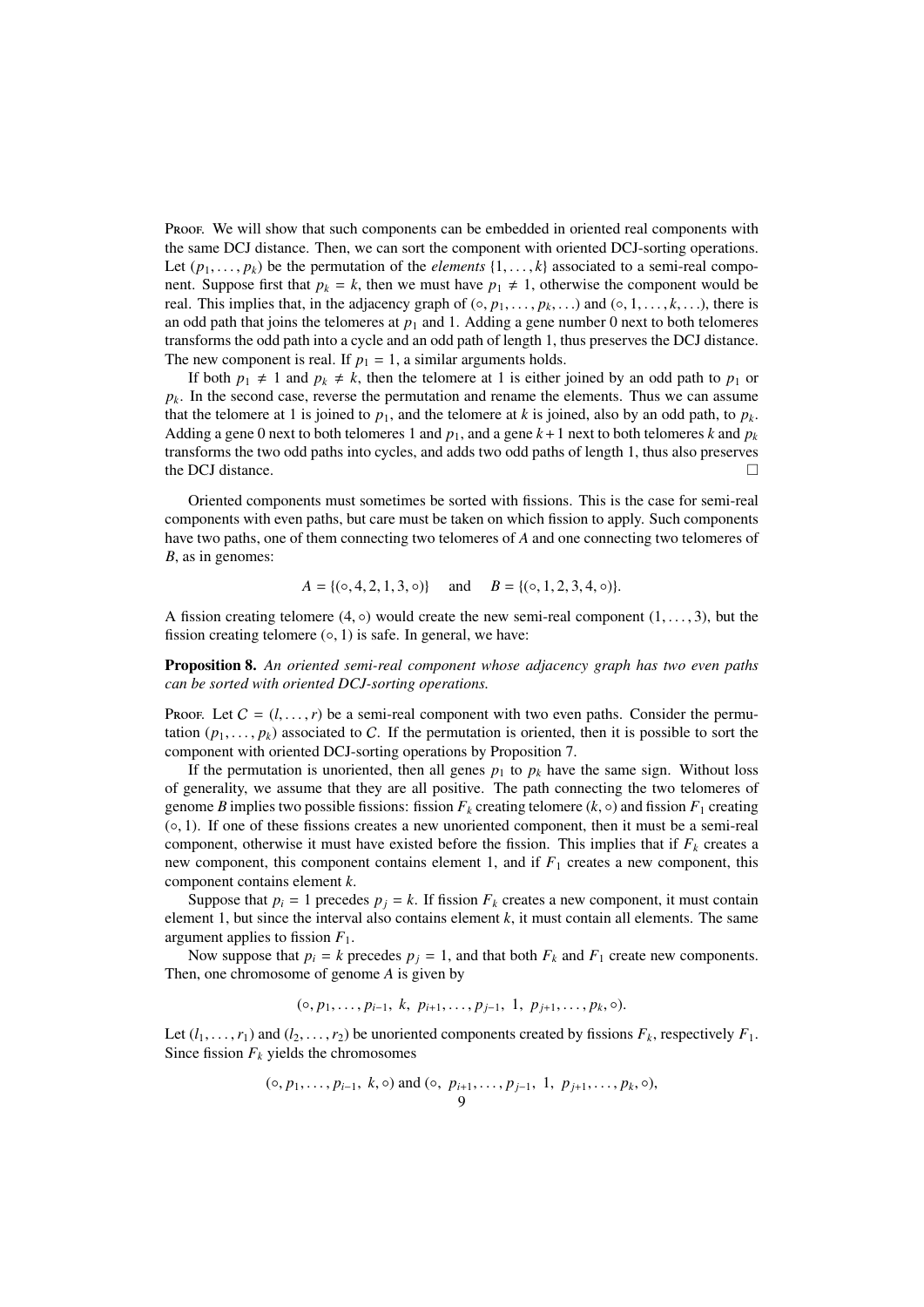the newly created component  $(l_1, \ldots, r_1)$  must contain element 1 and be in the beginning of the second chromosome, otherwise it would have existed before. On the other hand, fission  $F_1$ creates chromosomes:

$$
(o, p_1, \ldots, p_{i-1}, k, p_{i+1}, \ldots, p_{j-1}, o)
$$
 and  $(o, 1, p_{j+1}, \ldots, p_k, o)$ .

By a similar argumentation, the component  $(l_2, \ldots, r_2)$  is at the end of the first chromosome and contains element *k*. This means that the genes in the set  $\{p_{i+1}, \ldots, p_{i-1}\}$  are in the beginning and at the end of a chromosome of *B*. But, since each gene occurs exactly once, the set  ${p_{i+1}, \ldots, p_{j-1}}$  must be empty, implying that  $i + 1 = j$ . Thus, both fissions create the following two chromosomes

 $( \circ, p_1, \ldots, p_{i-1}, k, \circ )$  and  $( \circ, 1, p_{i+1}, \ldots, p_k, \circ ).$ 

But, a component  $(l_1, \ldots, r_1)$  in the end of the first chromosome would be a real component. This contradicts the fact that the component was newly created by the fission. Also, contradicting our assumption,  $(l_2, \ldots, r_2)$  cannot be created by a fission. Thus, we have shown that at least one of the two fissions does not create any new unoriented components.

Until now, we have dealt only with single components. Now, we will turn to the general problem of sorting linear genomes. In addition to inversions, this requires DCJ operations that change the gene content of one or more chromosomes of genome *A*, which are translocations, fusions and fissions, called *generalized translocations*. Generalized translocations never create circular chromosomes, thus we have:

# Proposition 9. *Given two linear genomes A and B, if at least one adjacency of A does not belong to a component, then there exists at least one sorting generalized translocation.*

Proof. Suppose that there exist no sorting generalized translocations, i.e., the only oriented DCJ operations are inversions. This implies that all other possible DCJ-sorting operations create circular chromosomes, thus act on a single chromosome of genome *A*. Thus all chromosomes of genome *A* have a corresponding chromosome in genome *B* with the same gene content.

When two chromosomes in genome *A* and *B* have the same gene content, either the whole chromosome is a component, or it is a union of components, since the whole interval satisfies conditions a) and b) of Definition 4. Thus all adjacencies belong to a component.  $\Box$ 

The next proposition is the key, it says that for any generalized translocation that creates an unoriented component there always exists an alternative DCJ-sorting operation that does not. This statement, already proven in the context of sorting by internal translocations [7], is here extended to the general case of multi-chromosomal genomes.

Proposition 10. *Given two linear genomes A and B, if a sorting generalized translocation creates an unoriented component, then there exists another sorting generalized translocation that does not.*

PROOF. Consider all sorting generalized translocations, and let  $C$  be a smallest unoriented component created by any of them, let's say translocation *T*. We will show that there is always an alternative generalized translocation that does not create unoriented components, or  $C$  is not the smallest. We will distinguish three cases:

1.  $C = (l, \ldots, r)$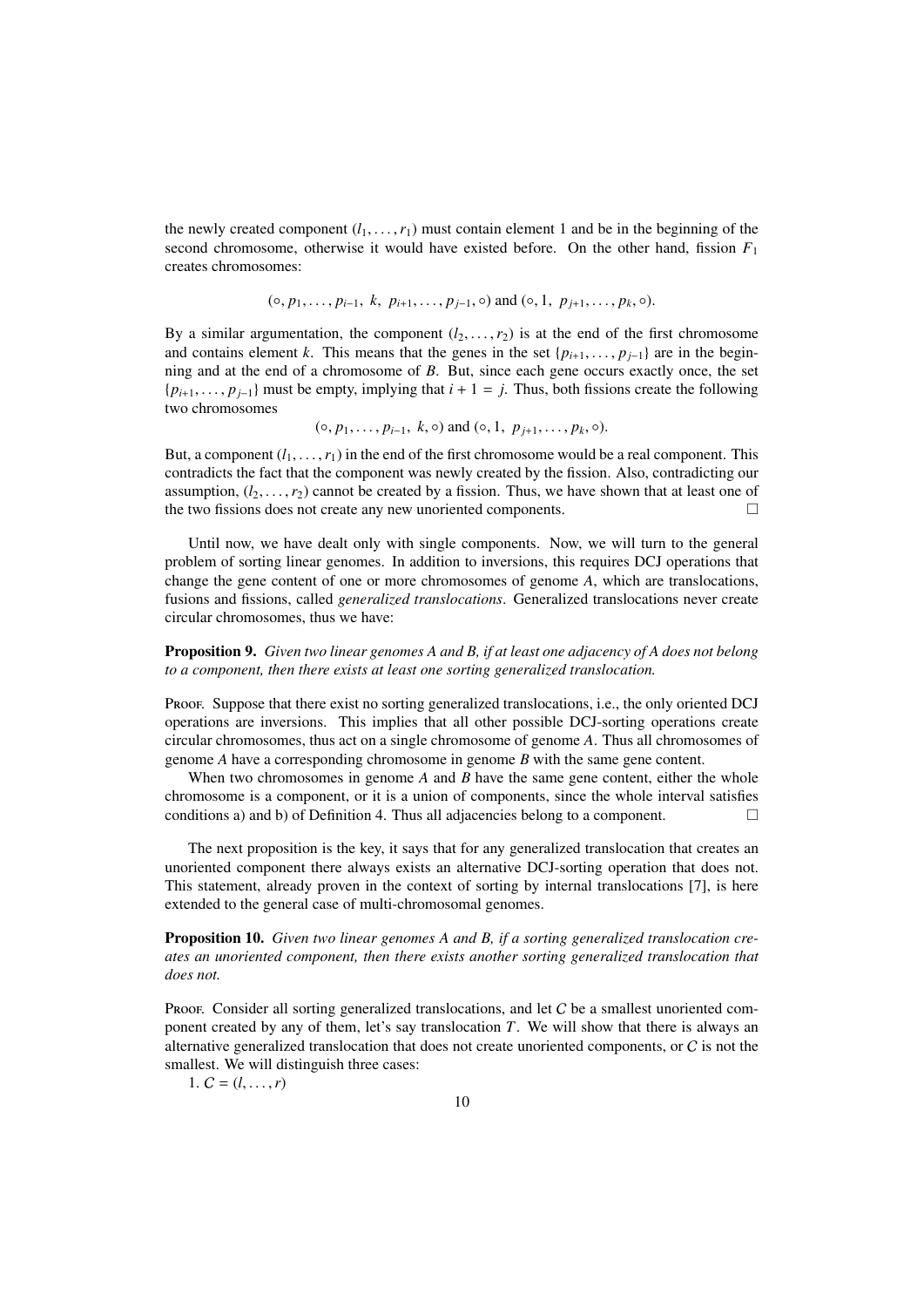2.  $C = (l, \ldots, \circ)$  [or the symmetric case  $(\circ, \ldots, r)$ ]

3.  $C = (0, \ldots, 0)$ 

In each case, we will distinguish whether a) elements of  $C$  belong to different chromosomes of genome *A*, or b) they all belong to the same chromosome.

Case 1.a In this case, genome *A* can be written as

$$
(\circ,\ldots,l,\ldots,a,\ldots,\circ)
$$
 and  $(\circ,\ldots,b,\ldots,r,\ldots,\circ)$ 

and component C as  $(l, \ldots, a, b, \ldots, r)$ . Since components must have more than two elements, we may assume that  $l \neq a$ . The case  $b \neq r$  is symmetrical.

The goal is to find an alternative translocation that creates an adjacency  $(M, M + 1)$  such that  $M \in (l, \ldots, a)$  but different from *a*, and  $M + 1 \in (b, \ldots, r)$ . If  $a = \max(l, \ldots, a)$ , choose *M* as the smallest element of  $(l, \ldots, a)$  such that  $M + 1$  is in  $(b, \ldots, r)$ . Such an element *M* always exists, otherwise  $(l, \ldots, a)$  would already be a component in genome A, thus C would be the union of two smaller components. If  $a \neq max(l, \ldots, a)$ , set *M* to max $(l, \ldots, a)$ .

The two chromosomes of genome *A* can therefore be written as

$$
(\circ,\ldots,l,\ldots,M,\ldots,a,\ldots,\circ)
$$
 and  $(\circ,\ldots,b,\ldots,M+1,\ldots,r,\ldots,\circ)$ .

Applying the translocation that creates adjacency  $(M, M + 1)$  results in a genome *A*<sup>*''*</sup> with chro-mosomes: mosomes:

 $(0, \ldots, l, \ldots, M, M + 1, \ldots, r, \ldots, \circ)$  and  $(0, \ldots, b, \ldots, a, \ldots, \circ)$ .

Since both cuts of the new translocation are between elements of the interval  $(l, \ldots, r)$ , and elements of these intervals are on different chromosomes in genome A', any newly created component would be strictly shorter than  $(l, \ldots, r)$ . The new translocation is sorting since it creates a cycle corresponding to the adjacency  $(M, M + 1)$ .

**Case 1.b** If all elements of the interval  $C = (l, ..., r)$  were in the same chromosome in genome *A*, C was already a real component in genome *A*.

Case 2.a In this case, genome *A* can be written as

$$
(\circ,\ldots,l,\ldots,a,\ldots,\circ)
$$
 and  $(\circ,\ldots,b,\ldots,\circ)$ 

and component C as  $(l, \ldots, a, b, \ldots, \circ)$ .

If  $l = a$ , then *b* must be different from  $a + 1$ , otherwise *C* would be the union of two smaller components, thus setting  $M = a$  provides an alternative translocation.

If  $l \neq a$ , the argument is similar to Case 1.a.

Case 2.b In this case, genome *A* can be written as

 $(0, \ldots, l, \ldots, a, \ldots, o)$  and  $(0, \ldots, o)$ 

and component C as  $(l, \ldots, a, \circ)$ . We have  $a \neq \max(l, \ldots, a)$ , otherwise C would have already been a real component in genome *A*. Let  $M = \max(l, \ldots, a)$ , and consider the generalized translocation that creates telomere  $(M, \circ)$  instead of telomere  $(a, \circ)$ .

We must first prove that this new translocation is sorting. Since  $(l, \ldots, a, \circ)$  is a semi-real component, this implies that both adjacencies  $(a, \circ)$  in genome *A'* and  $(M, \circ)$  in genome *B* are on the same odd path of the new adjacency graph of *A'* and *B* thus were on the same path *P* of the the same odd path of the new adjacency graph of  $A'$  and  $B$ , thus were on the same path  $P$  of the adjacency graph of genomes *A* and *B*, implying that both translocations acted on two adjacencies of path *P*, sharing one of them. Since *T* either creates a cycle or two new odd paths, it is also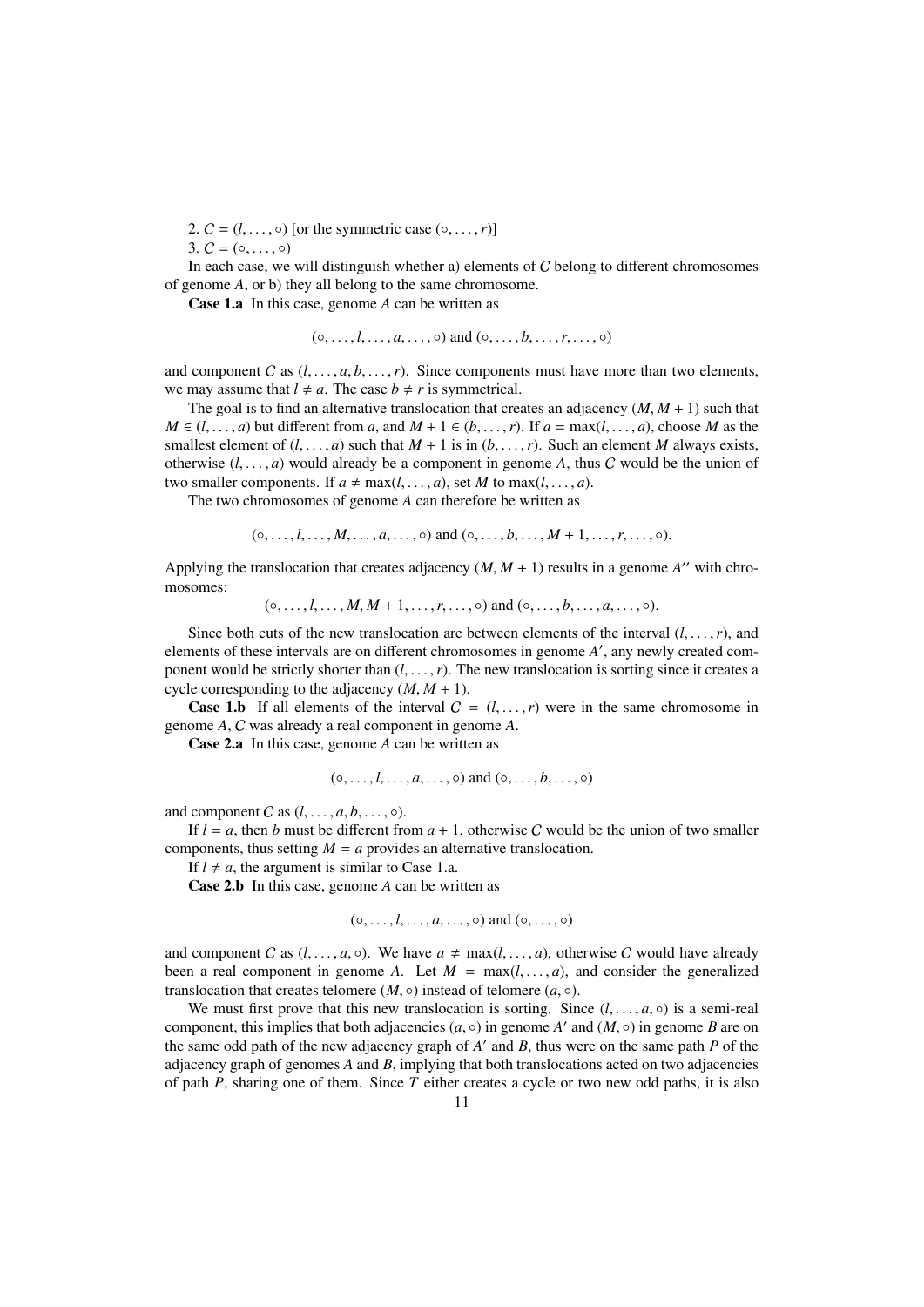true for the new translocation because it creates a path of length 1 defined by the telomere  $(M, \circ)$ in both genomes  $A'$  and  $B$ .

Finally, any newly created component must contain *M* and not *a*, thus would be strictly shorter than C.

Case 3.a In this case, genome *A* can be written as

$$
(\circ,\ldots,a,\ldots,\circ)
$$
 and  $(\circ,\ldots,b,\ldots,\circ)$ 

and component C as  $(\circ, \ldots, a, b, \ldots, \circ)$ .

Suppose that interval  $(\circ, \ldots, a)$  has at least two elements, thus can be written  $(\circ, a', \ldots, a)$ .<br>If there exists an element M different from a in interval  $(\circ, a', \ldots, a)$  such that  $M + 1$  belon If there exists an element *M* different from *a* in interval  $(\circ, a', \dots, a)$  such that  $M + 1$  belongs<br>b  $\circ$   $\circ$  creating the adiacency  $(M, M + 1)$  provides an alternative translocation

to  $(b, \ldots, \circ)$ , creating the adjacency  $(M, M + 1)$  provides an alternative translocation.

Else, every element, except *a*, has its successor in  $(\circ, a', \dots, a)$ , implying that  $a = \max(\circ, a', \dots, a)$ .<br>thermore, we have  $a' + \min(\circ, a', \dots, a)$  since this would make  $(\circ, a', \dots, a)$  a real compo-Furthermore, we have  $a' \neq \min(o, a', \ldots, a)$ , since this would make  $(o, a', \ldots, a)$  a real compo-<br>nent in genome  $A$ . Let  $m = \min(o, a', \ldots, a)$ . Element m cannot be the minimum of interval nent in genome *A*. Let  $m = \min(\circ, a', \dots, a)$ . Element *m* cannot be the minimum of interval  $C = (°, ..., a, b, ..., o)$ , since, this time, this would make  $(°, a', ..., a)$  a semi-real component<br>in genome A. Thus  $m - 1$  belongs to interval  $(b \t o)$  and creating the adiacency  $(m - 1, m)$ in genome *A*. Thus  $m - 1$  belongs to interval  $(b, \ldots, \circ)$ , and creating the adjacency  $(m - 1, m)$ provides an alternative translocation.

Both alternative translocations have at least one cut between two elements of interval  $(a', \ldots, a)$ ,<br>s any new unoriented component would be shorter than C thus any new unoriented component would be shorter than C.

The argument is similar if interval  $(b, \ldots, \circ)$  has at least two elements.

**Case 3.b** Here we suppose that *a* becomes telomere  $(a, \circ)$ . The case when *a* becomes telomere (◦, *<sup>a</sup>*) is symmetrical. In this case, genome *<sup>A</sup>* can be written as

$$
(\circ,\ldots,a,\ldots,\circ)
$$
 and  $(\circ,\ldots,\circ)$ 

and component C as  $(\circ, \ldots, a, \circ)$ . Again, we have  $a \neq \max(\circ, \ldots, a)$ , otherwise C would have already been a semi-real component in genome *A*. The rest of the argument is similar to Case  $2.b.$ 

Finally, we have all necessary ingredients for the main result of this section.

**Theorem 2.** *Given two linear genomes A and B,*  $d_{HP}(A, B) = d_{DCJ}(A, B)$  *if and only if there are no unoriented components.*

Proof. The "if" part comes from the fact that we can sort a genome without unoriented components with DCJ-sorting operations (Propositions 7, 8 and 10), adding the fact that semi-real components whose graphs have even paths can be "destroyed" by fissions. The "only if" part comes from the fact that if there are unoriented components, then  $d_{DCJ}(A, B) < d_{HP}(A, B)$ , since we showed in Proposition 4 that all DCJ-sorting operations create circular chromosomes in these  $\Box$ 

## 4. Computing the General HP Distance

In this section we will show that, given the DCJ distance  $d_{DCI}$ , one can express the Hannenhalli-Pevzner distance *dHP* in the form

$$
d_{HP} = d_{DCJ} + t,
$$

where *t* represents the additional cost of not resorting to unoriented DCJ operations. First, we describe how to destroy unoriented components in Section 4.1 and after that, in Section 4.2, we compute the additional cost from the inclusion and linking tree of the unoriented components.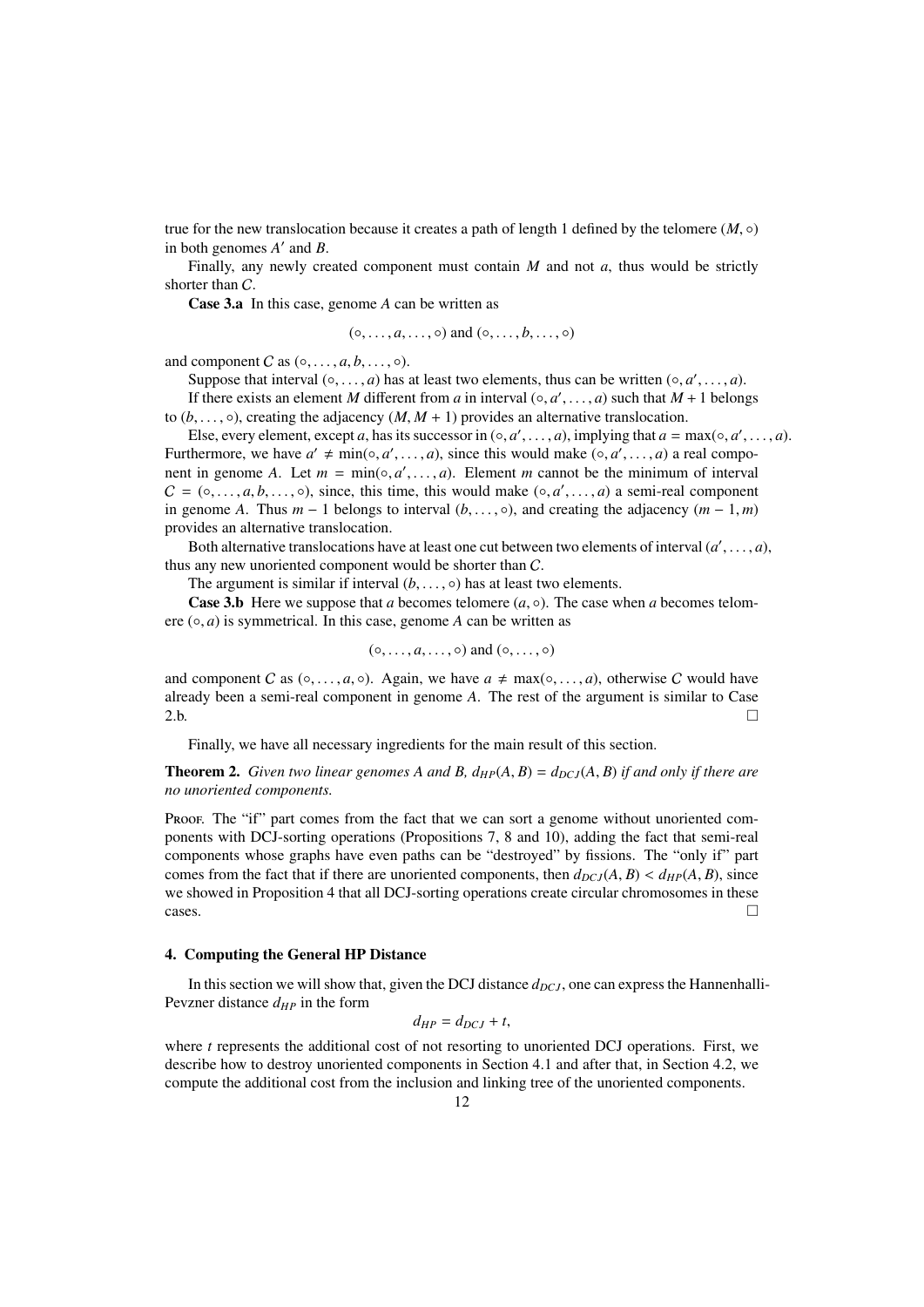#### *4.1. Destroying Unoriented Components*

Destroying unoriented components can done by applying a DCJ operation either on one component in order to orient it, or on two components on the same chromosome in order to merge them, and possibly others, into a single oriented component. When a DCJ is applied to components on different chromosomes, the components are destroyed together with all components that contain them. By using the nesting and linking relationship between components, one can minimize the number of operations necessary to destroy unoriented components.

When two components overlap on one element, we say that they are *linked*. Successive linked components form a *chain*. A chain that cannot be extended to the left or right is called *maximal*. We represent the nesting and linking relations between components of a chromosome in the following way:

Definition 8. Given a chromosome *X* of genome *A* and its components relative to genome *B*, define the forest  $F_X$  by the following construction:

- 1. Each non-trivial component is represented by a round node.
- 2. Each maximal chain that contains non-trivial components is represented by a square node whose (ordered) children are the round nodes that represent the non-trivial components of this chain.
- 3. A square node is the child of the smallest component that contains this chain.

Now, we define a tree associated to the components of a genome by combining the forests of all chromosomes into one rooted tree:

**Definition 9.** Suppose genome *A* consists of chromosomes  $\{X_1, X_2, \ldots, X_K\}$ . The tree *T* associated to the components of genome *A* relative to genome *B* is given by the following construction:

- 1. The root is a round node.
- 2. All trees of the set of forests  $\{F_{X_1}, F_{X_2}, \ldots, F_{X_K}\}\$  are children of the root.

The round nodes of *T* are *painted* according to the following classification:

- 1. The root and all nodes corresponding to oriented components are painted *black*.
- 2. Nodes corresponding to unoriented components that do not contain telomeres are painted *white*.
- 3. Nodes corresponding to unoriented components that contain one or two telomeres are painted *grey*.

The tree associated to the components of the genomes *A* and *B* of Example 1 is shown in Fig. 1. Note that grey nodes are never included into other components.

The following two propositions are general remarks on components and are useful to show how to destroy unoriented components.

Proposition 11 ([7]). *A translocation acting on two components cannot create new components.*

Proposition 12 ([6]). *An inversion acting on two components* A *and* B *creates a new component* D *if and only if* A *and* B *are included in linked components.*

Now, we have all necessary results to get rid of unoriented components. The following two propositions are straightforward generalizations of well-known results from the sorting by inversion theory [5]. We will start by looking at one single unoriented component.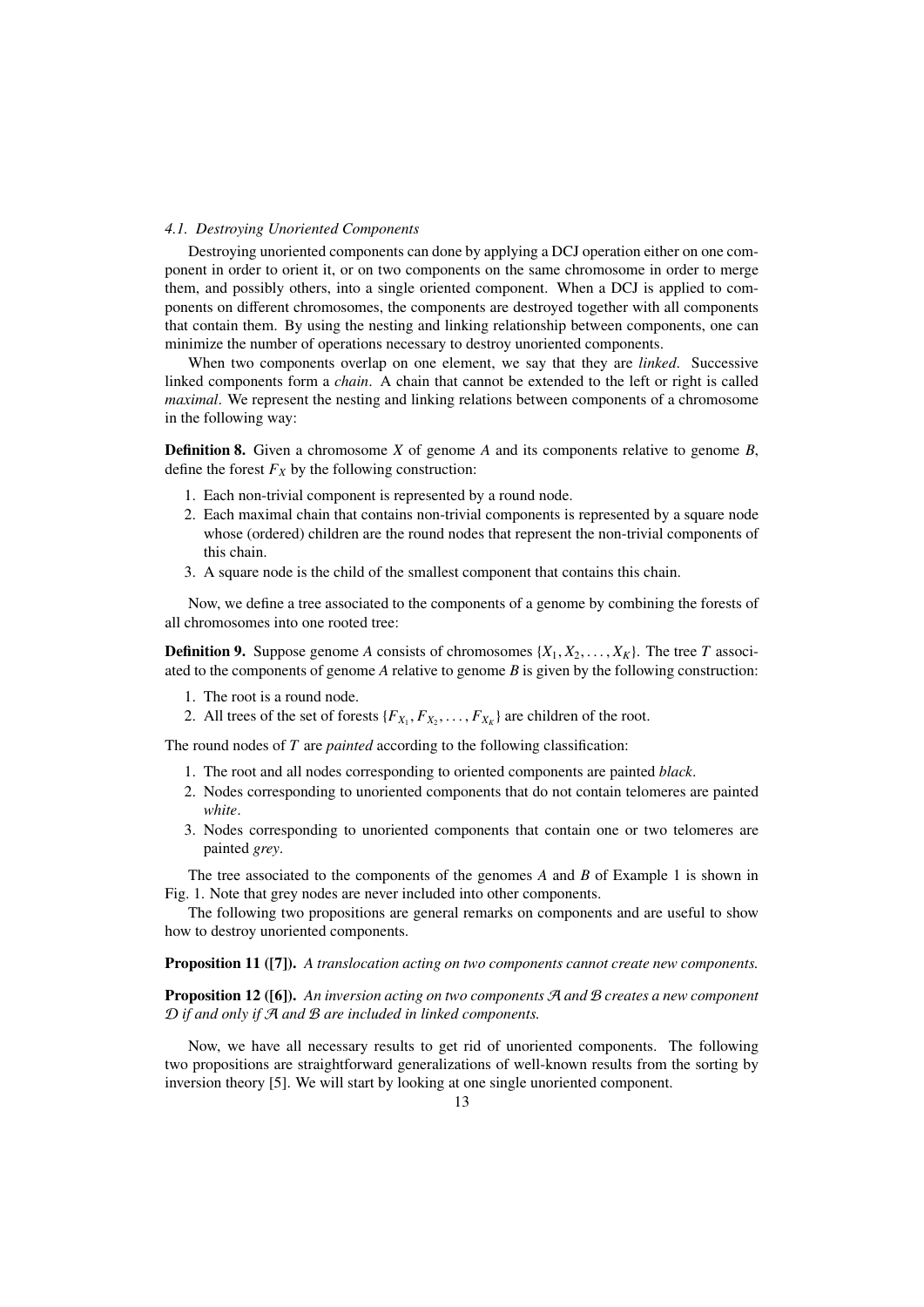

Figure 1: The tree *T* associated to the genomes *A* and *B* of Example 1 has two grey leaves, one white leaf and one black leaf.

Proposition 13. *If a component* C *is unoriented, any inversion between adjacencies of the same cycle or the same path of* C *orients* C*, and leaves the number of cycles and paths of the adjacency graph of* C *unchanged.*

Orienting a component as in Proposition 13 is called *cutting* the component. Note that this operation leaves the DCJ distance unchanged, and does not create new components.

It is possible to destroy more than one unoriented component with a DCJ operation acting on two unoriented components. The following proposition describes how to *merge* several components, and the relations of this operation to paths in the tree *T*.

Proposition 14. *There always exists an HP operation acting on adjacencies of two different unoriented components* A *and* B *that destroys, or orients, all components on the path from* A *to* B *in the tree T, without creating new unoriented components or circular chromosomes.*

PROOF. If A and B are in different chromosomes, then we apply a translocation to destroy A and B. As stated in Proposition 11, such a translocation cannot create new unoriented components. Moreover, all components that contain either  $A$  or  $B$  are also destroyed by the translocation. Thus, all components on the path are destroyed.

If  $A$  and  $B$  are in the same chromosome, then we apply an inversion to destroy  $A$  and  $B$ . By Proposition 12, the only component eventually created by an inversion is the union of two or more linked components. Since linked components have extremities with the same sign, the sign of the links will be different from the sign of the extremities of the new component, thus it will be oriented.

Now, if the components  $A$  and  $B$  are not included in linked components, then the lowest common ancestor must be a round node, either the root, or a component  $C$  that is on the path from  $\mathcal A$  to  $\mathcal B$  and that contains both. In the latter case, components  $\mathcal A$  and  $\mathcal B$  must be real, thus the inversion merges two cycles, one from each component, into one new cycle. If  $A$  and  $B$ are unoriented, the new cycle contains at least one oriented adjacency. Since  $C$  is the smallest component that contains the new cycle, C will be oriented.

Finally, for any component C on the path from  $\mathcal A$  to  $\mathcal B$  and that contains either  $\mathcal A$  or  $\mathcal B$ , but not both, the inversion changes the sign of one of the extremities of C, and C will be destroyed.  $\Box$ 

If the HP operation acts on two odd paths, thus on grey components, then merging the two components can be done without changing the number of odd paths, and the DCJ distance is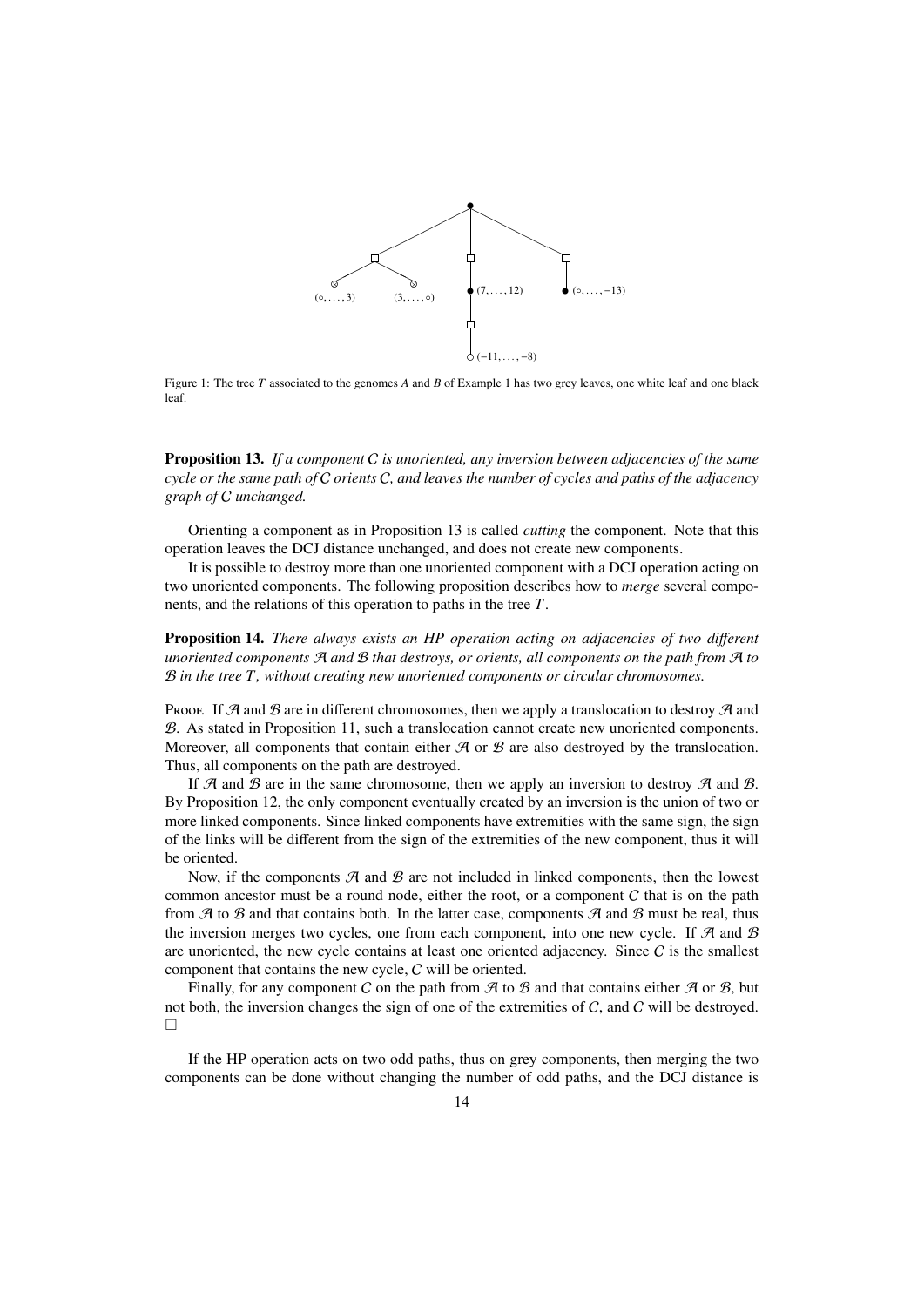unchanged. If the HP operation involves at least one cycle, then merging two components decreases the number of cycles by one, and the DCJ distance will increase by 1 in the resulting pair of genomes.

## *4.2. Unoriented Sorting*

Let *T* be the tree associated to the components of genome *A* relative to genome *B*, and let *T* 0 be the smallest subtree of *T* that contains all the unoriented components, that is, the white and grey nodes.

Definition 10. A *cover* of T' is a collection of paths joining all the unoriented components, such that each terminal node of a path belongs to a unique path.

A path that contains two or more white or grey components, or one white and one grey component, is called a *long* path. A path that contains only one white or one grey component, is a *short* path.

The *cost* of a cover is defined to be the sum of the costs of its paths, where the cost of a path is the increase in distance caused by destroying the unoriented components along the path. More precisely, the cost of a path represents the sum of one extra HP operation and the variation of the DCJ distance. Using the remarks following Propositions 13 and 14, we have:

- 1. The cost of a short path is 1.
- 2. The cost of a long path with only two gray components is 1.
- 3. The cost of all other long paths is 2.

An *optimal* cover is a cover of minimal cost. Define *t* as the cost of any optimal cover of T'. We first establish that *t* is the difference between the two distances, using the following terminology:

Definition 11. Given genomes *A* and *B*, we call a DCJ operation applied to genome *A*

- *proper*, if it decreases  $d_{DCJ}(A, B)$  by one, i.e.  $\Delta(C + I/2) = 1$ ,
- *improper*, if  $d_{DCJ}(A, B)$  remains unchanged, i.e.  $\Delta(C + I/2) = 0$ , and
- *bad*, if it increases  $d_{DCJ}(A, B)$  by one, i.e.  $\Delta(C + I/2) = -1$ .

**Theorem 3.** If t is the cost of an optimal cover of  $T'$ , the smallest subtree of  $T$  that contains all *the unoriented components of genome A relative to genome B, then:*

$$
d_{HP}(A, B) = d_{DCJ}(A, B) + t.
$$

PROOF. First, we will show that  $d_{HP}(A, B) \leq d_{DCJ}(A, B) + t$ . Consider any cover of the tree *T'*. Let

- *ww* be the number of long paths with only white components,
- *wg* be the number of long paths with white and grey components,
- *gg* be the number of long paths with only grey components,
- *w* be the number of short paths with one white component,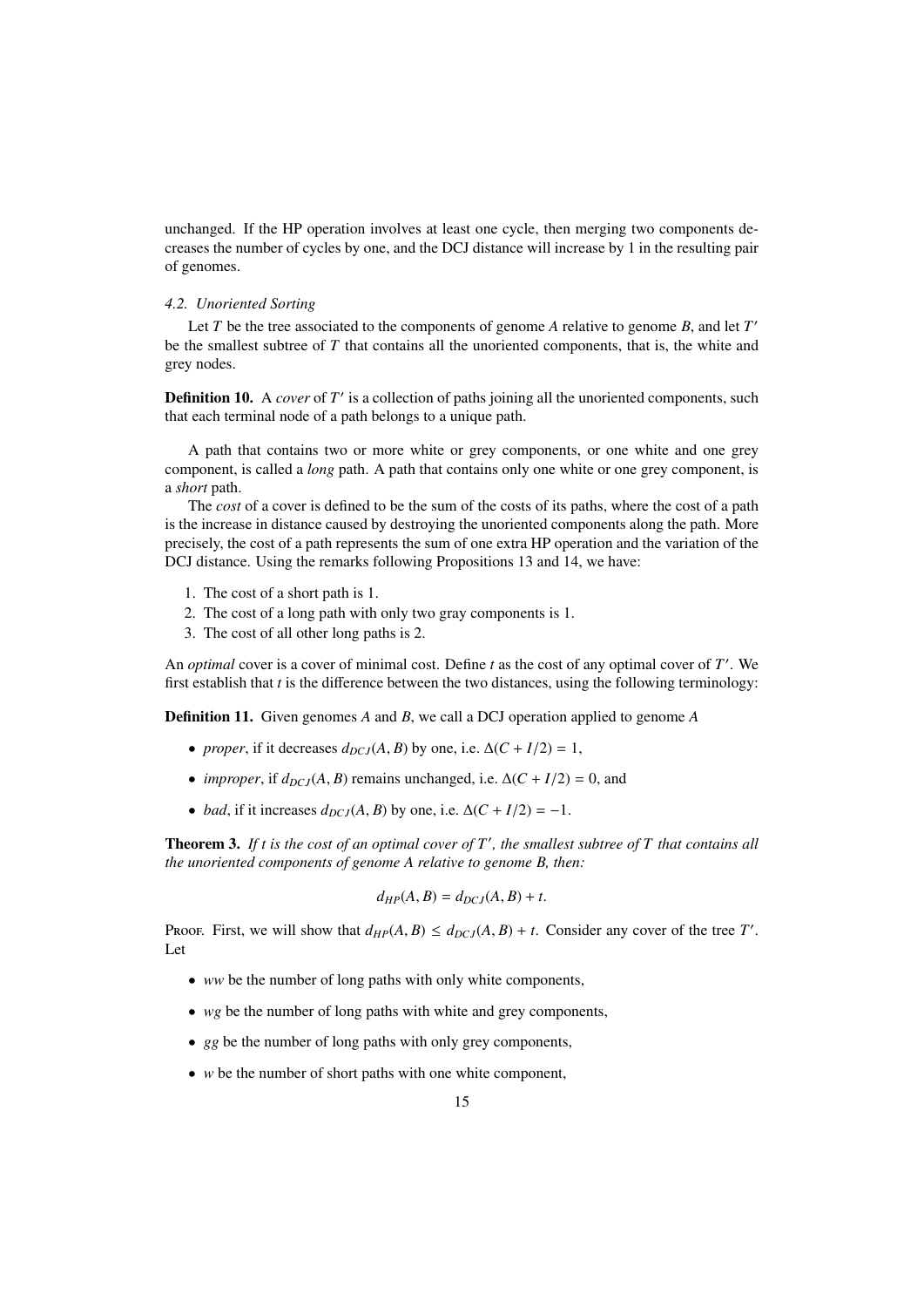• *g* be the number of short paths with one grey component.

Clearly, we have that the cost *t'* of this cover is  $t' = 2ww + 2wg + gg + w + g$ .

Suppose that the adjacency graph  $AG(A, B)$  has *C* cycles and *I* odd paths. Applying  $ww + wg$ bad DCJ operations and  $gg + w + g$  improper DCJ operations yields a genome  $A'$ . Since each bad DCJ operation merges two cycles or one cycle and a path, the number of cycles in  $AG(A', B)$  is  $C = WW = Wg$ . Note that the number of odd paths remains unchanged. Therefore, by Theorem 2. *C* − *ww* − *wg*. Note that the number of odd paths remains unchanged. Therefore, by Theorem 2, we have that

$$
d_{HP}(A, B) \leq d_{HP}(A', B) + ww + wg + gg + w + g
$$
  
=  $N - (C + \frac{1}{2}) + 2ww + 2wg + gg + w + g$   
=  $d_{DCJ}(A, B) + t'.$ 

Thus, since the above equation is true for any cover, we have:  $d_{HP}(A, B) \leq d_{DCJ}(A, B) + t$ .

The fact that  $d_{HP}(A, B) \geq d_{DCJ}(A, B) + t$  is a consequence of the fact that an optimal sorting with HP operation necessarily induces a cover of  $T'$  since all unoriented components are eventually destroyed.

It remains to establish a closed formula for *t*. A first easy but significant result on the size of *t* is the following lower bound. Let *w* be the number of white leaves and *g* be the number of grey leaves in *T'*. Since destroying a white leaf costs at least 1 and destroying a grey leaf costs at least <sup>1</sup>/2, and *<sup>t</sup>* is an integer, we have:

$$
w + \left\lceil \frac{g}{2} \right\rceil \le t.
$$

It is quite remarkable, as was observed in the original paper on HP distance [12], that this bound is at most within one rearrangement operation from the optimal solution, i.e.  $t = w + \frac{g}{2}$  $\frac{g}{2}$  or  $t = w + \left[\frac{g}{2}\right]$  $\frac{g}{2}$  + 1.

A branch in a tree is called a *long branch* if it has two or more unoriented components. A tree is called a *fortress* if it has an odd number of leaves, all of them on long branches. A standard theorem of the sorting by inversion theory states that the minimal cost to cover a tree that is not a fortress is  $\ell$ , the number of leaves of the tree, and  $\ell + 1$  in the case of a fortress [13].

The closed formula for *t* is now given in the following two theorems.

Theorem 4. Let w be the number of white leaves and g be the number of grey leaves in T', *the smallest subtree of T that contains all the unoriented components of genome A relative to genome B. If the root of T*<sup>0</sup> *has more than one child with white leaves, then the minimal cost of a cover of T*<sup>0</sup> *is:*

$$
t = w + \lceil \frac{g}{2} \rceil
$$
 if the smallest subtree T" that contains all the white leaves  
of T' is not a fortrees, or g is odd,  
 $t = w + \lceil \frac{g}{2} \rceil + 1$  otherwise.

PROOF. If the subtree  $T''$  is not a fortress then it admits a cover of cost  $w$ , and pairing the maximum number of grey nodes yields a cover of *T'* costing  $w + \lceil \frac{g}{2} \rceil$  $\frac{g}{2}$ ]. If the subtree *T''* is a fortress, then one of its white leaves is not paired with another leaf since the number of leaves is odd. A cover of  $T'$  can be obtained by pairing this white leaf with a grey leaf, which exists if  $g$  is odd.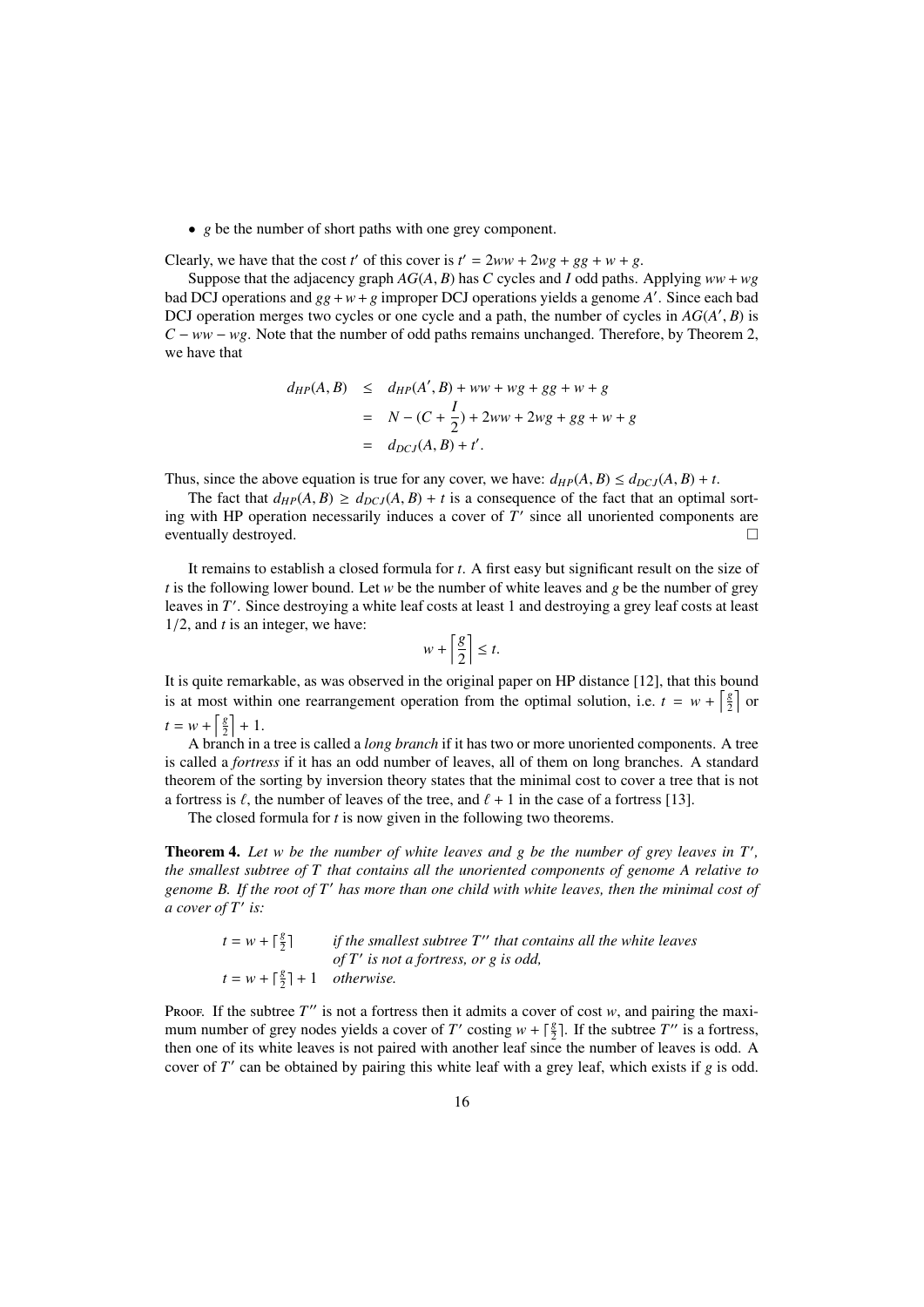The resulting cost will be again  $w + \lceil \frac{g}{2} \rceil$  $\frac{g}{2}$ ] which equals the lower bound, and thus the cover is optimal.

If the subtree is a fortress and *g* is even, we can construct a cover costing  $(w + 1) + g/2$ , using the cover of the fortress and pairing the grey nodes. To show that this cost is minimal, suppose that *k* grey nodes are paired with *k* white nodes, and the remaining white and grey nodes are paired separately. If *k* is even, then the cost of such a cover would be  $(w-k+1) + (g-k)/2 + 2k$ , which is greater than or equal to  $(w + 1) + g/2$ . If *k* is odd, then the cost of this cover is  $(w - k) + (g - k + 1)/2 + 2k$ , which is again greater than or equal to  $(w + 1) + g/2$ .  $(g - k + 1)/2 + 2k$ , which is again greater than or equal to  $(w + 1) + g/2$ .

When all the white leaves belong to a single child of the root, the situation is more delicate. Define a *junior fortress* as a tree with an odd number of white leaves, all of them on long branches, except one that is alone on its branch, called the *top* of the fortress. We have the following:

Theorem 5. *Let w* > <sup>0</sup> *be the number of white leaves and g* > <sup>0</sup> *be the number of grey leaves in T*', the smallest subtree of *T* that contains all the unoriented components of genome A relative *to genome B. If the root of T*<sup>0</sup> *has only one child c with white leaves then the minimal cost of a cover of T*<sup>0</sup> *is:*

 $t = w + \lceil \frac{g}{2} \rceil$ 2 e *if g is odd and the subtree T<sup>c</sup> that is rooted at c is neither a fortress nor a junior fortress with c as its top,*  $t = w + \lceil \frac{g}{2} \rceil$  $\frac{g}{2}$ ] + 1 *otherwise.* 

PROOF. Suppose first that  $g = 1$ , then the only grey leaf either belongs to  $T_c$  or not. In the first case, this grey leaf must be the child  $c$  implying that  $T_c$  is not a junior fortress. If  $T_c$  is not a fortress, then there exists a cover with minimal cost equal to the number of leaves of *Tc*, which is given by  $w + \lceil \frac{g}{2} \rceil$  $\frac{g}{2}$ , since *g* = 1. If *T<sub>c</sub>* is a fortress, then the minimal cost of a cover is *w* +  $\lceil \frac{g}{2} \rceil$  $\frac{g}{2}$ ] + 1.

In the other case, i.e. the grey leaf does not belong to  $T_c$ , then if  $T_c$  is a fortress or a junior fortress with *c* as its top, the whole tree *T'* is a fortress with  $w + \lceil \frac{g}{2} \rceil$  $\frac{g}{2}$ ] leaves, yielding a cost of  $w + \lceil \frac{g}{2} \rceil$  $\frac{g}{2}$  + 1. Otherwise, if  $T_c$  is neither a fortress nor a junior fortress, then *T'* can not be a fortress, and hence can be destroyed with cost  $w + 1 = w + \lceil \frac{g}{2} \rceil$  $\frac{g}{2}$ ].

The same argumentation holds for any  $g > 1$  if  $g$  is odd.

Now, we consider the case  $g = 2$ . If  $T_c$  is a fortress, two of the white leaves in  $T_c$  can be paired with the two grey leaves outside  $T_c$  at cost 4. This eliminates the two grey leaves, two of the long white branches, and the branch containing *c*. The remaining *w* − 2 long branches are paired at cost *w* − 2. Together, this gives a cover of cost 4 + *w* − 2 = *w* +  $\lceil \frac{8}{2} \rceil$  $\frac{g}{2}$ ] + 1. This is optimal since the cost of  $T'$  is the same as for  $T_c$ . If  $T_c$  is not a fortress, we do not need to pair white and grey leaves.  $T_c$  can be covered with cost  $w + 1$  and the *g* grey leaves are paired with cost  $\lceil \frac{g}{2} \rceil$  $\frac{g}{2}$ ], giving again a total cost of  $w + \lceil \frac{g}{2} \rceil$  $\frac{g}{2}$ ] + 1.

If  $g > 2$  and  $g$  is even, it is always possible to pair the grey leaves, as long as there are more than two left, and then apply the case  $g = 2$ . This gives the same cost  $w + \lceil \frac{g}{2} \rceil$  $\frac{g}{2}$  + 1.

For example, the genomes *A* and *B* of Example 1 have  $N = 17$  genes. The adjacency graph  $AG(A, B)$  has  $C = 3$  cycles and  $I = 6$  odd paths. After removing the dangling black leaf, the tree  $T'$  has  $g = 2$  grey leaves and  $w = 1$  white leaf (see Fig. 1). Therefore, by Theorem 5, we have  $t = 2$  and thus

$$
d_{HP}(A, B) = N - (C + \frac{I}{2}) + t = 17 - (3 + 3) + 2 = 13.
$$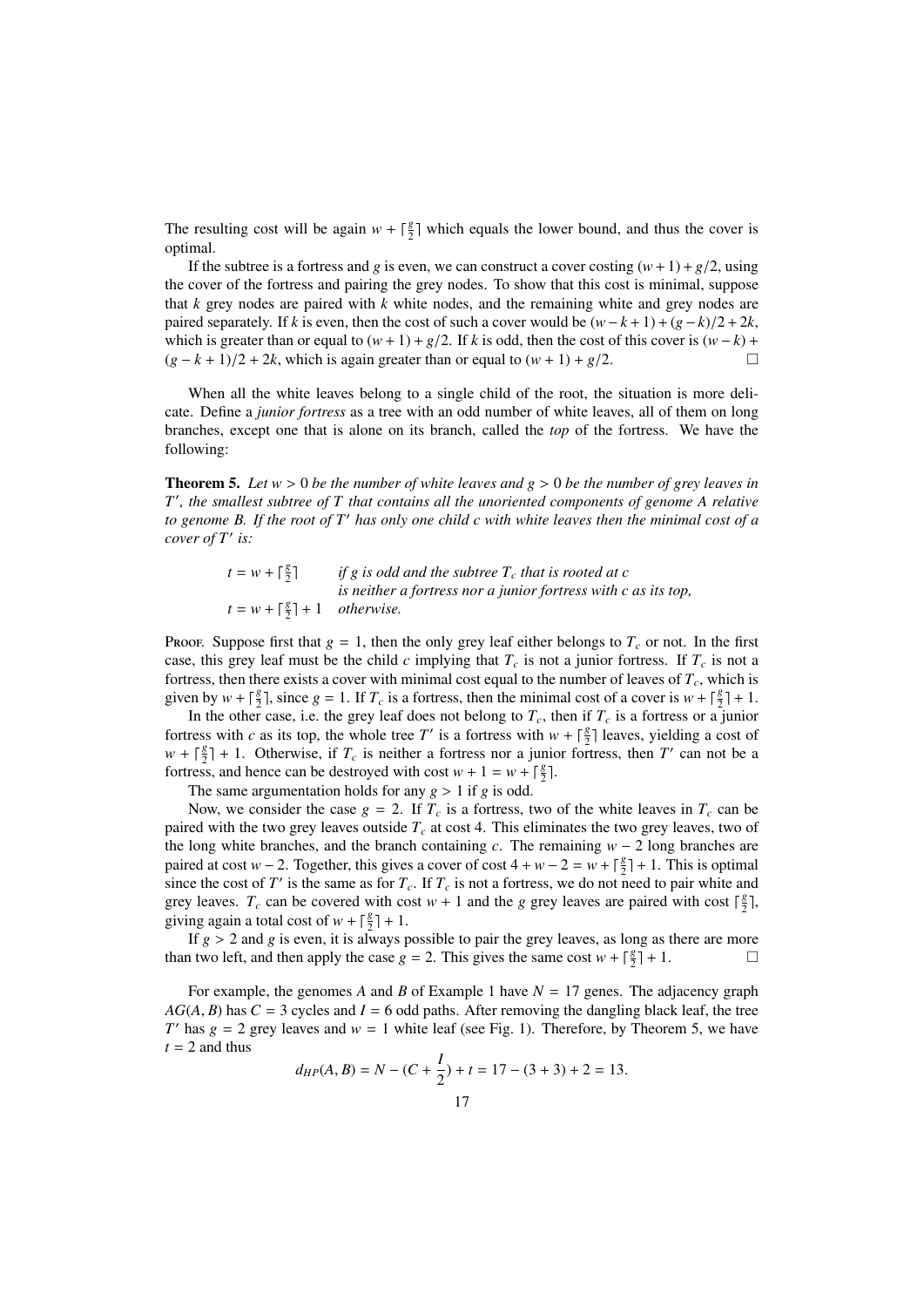## 5. Algorithms

The goal of this section is to present a linear time algorithm to compute the HP distance between two linear genomes based on Theorem 3. We first give an overview of this algorithm, and then present the individual steps in more detail in Sections 5.1–5.3.

Assume that two linear genomes *A* and *B* are given, then the algorithm consists of five steps:

- 1. Construct the adjacency graph *AG*(*A*, *<sup>B</sup>*);
- 2. Compute the cycles and paths of *AG*(*A*, *<sup>B</sup>*);
- 3. Compute the components of *A* with respect to *B*;
- 4. Construct the trees  $T$  and  $T'$  associated to genomes  $A$  and  $B$ ;
- 5. Compute the cost  $t$  of an optimal cover of  $T'$ .

#### *5.1. Construction of the Adjacency Graph*

The first two steps can be solved in linear time as shown in [1, 8]. The construction of the adjacency graph and the DCJ distance computation are given in Algorithm 1 in [8]. By a simple extension of the data structure described there, one can also store for each adjacency whether it belongs to a cycle, an even or an odd path.

#### *5.2. Identification and Classification of Components*

For two multichromosomal genomes *<sup>A</sup>* and *<sup>B</sup>* defined on the set of genes {1, . . . , *<sup>N</sup>*}, we give an algorithm to compute the components of genome *A* with respect to *B*. In the following, we modify the algorithm for unichromosomal genomes [6] such that not only real, but also semi-real components are identified.

Equivalently to Definition 4, a *real* component can be described as an interval from *i* to  $(i + j)$ or from  $-(i + j)$  to  $-i$ , for some  $j > 0$ , whose set of unsigned elements is  $\{i, \ldots, i + j\}$ , and that is not the union of two such intervals [6]. The elements *i* and *i*+ *j* are called the *bounding elements*. If the bounding elements have positive sign, then the component is called *direct*, otherwise the component is a *reversed* component.

In order to extend the notion of direct and reversed components to semi-real components, we replace the telomere markers by *caps* such that the left and the right end of a chromosome are different and that they also have a sign. More concretely, we transform the genome *A* into two strings: First, we add 0 at the beginning and  $N + 1$  at the end of each chromosome of genome *A* and chain its chromosomes into a string  $P^+$ . Similarly, we add −(*N* + 1) at the beginning and −0 at the end of each chromosome of genome *A* and chain its chromosomes into a string *P* − . If genome *A* consists of *K* chromosomes, then both strings  $P^+$  and  $P^-$  have length  $l = N + 2K$ .

Compared to the uni-chromosomal case, we need to do some extra work in order to identify components: The chromosomes of *B* are numbered consecutively and an array *c* stores for each gene in *A* its chromosome number in *B*. More precisely, if  $P^+[i] = P^-[i]$ , then  $c[i]$  is the chromosome number in *B* of the element at index *i*. Otherwise, at index *i* is a chromosome end and *c*[*i*] gets the chromosome number of its adjacent gene.

Now, with the help of array *c*, we are able to describe components of genome *A* and *B* as intervals in the strings  $P^+$  and  $P^-$ . Depending whether the bounding elements are caps or genes, there are eight different types of components: four direct components shown at the left and four reversed components shown at the right of Fig. 2.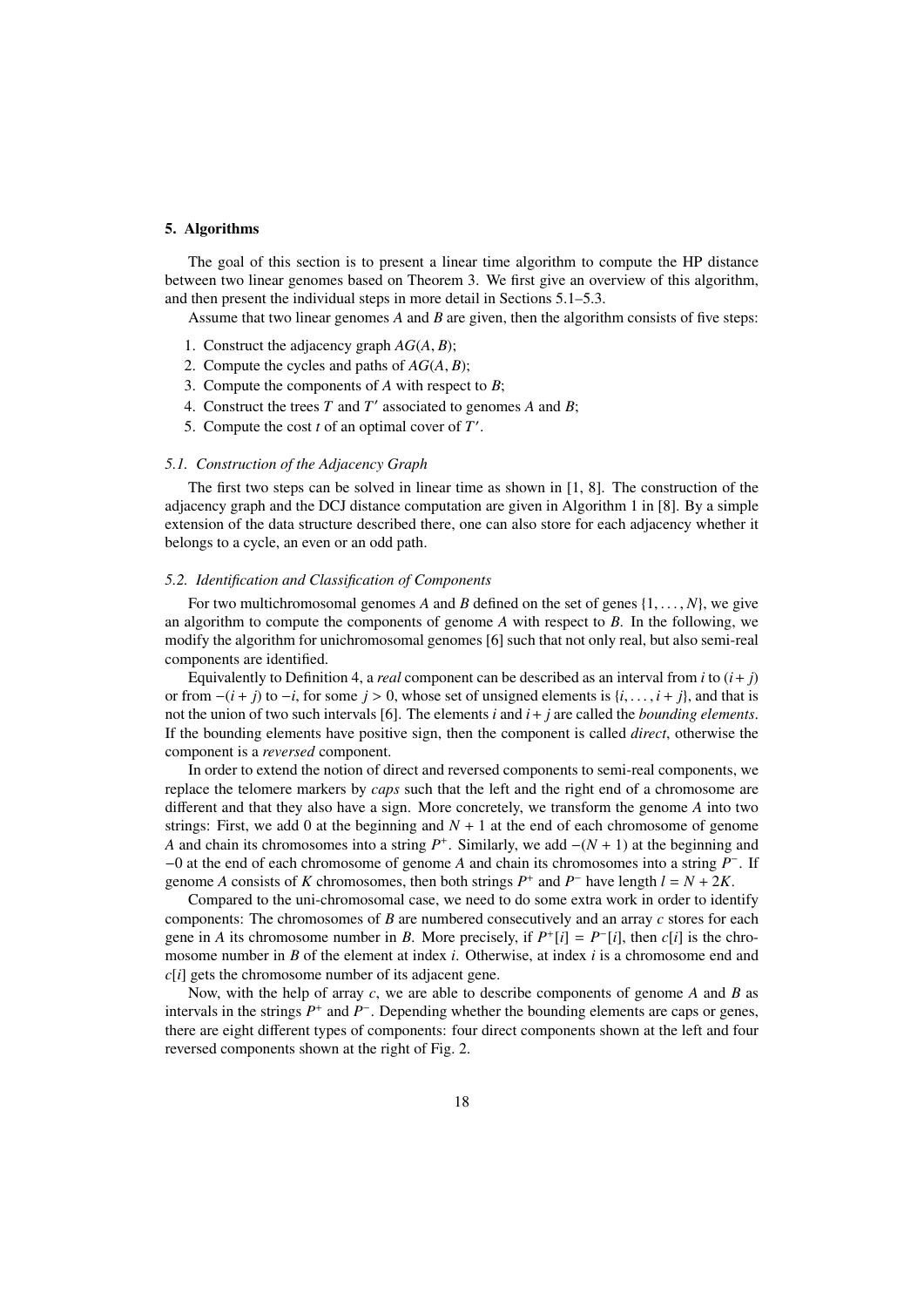

Figure 2: Left: Direct components. Right: Reversed components.

**Example 2.** Consider the genomes *A* and *B* of Example 1 with  $N = 17$  genes:

$$
A = \{ (\circ, 2, 1, 3, 5, 4, \circ), (\circ, 6, 7, -11, -9, -10, -8, 12, 16, \circ), (\circ, 15, 14, -13, 17, \circ) \},
$$
  
\n
$$
B = \{ (\circ, 1, 2, 3, 4, 5, \circ), (\circ, 6, 7, 8, 9, 10, 11, 12\circ), (\circ, 13, 14, 15, \circ), (\circ, 16, 17, \circ) \}.
$$

By replacing the telomere markers by the caps 0 and 18 (or −18 and −0), we get the string  $P^+$  (or  $P^-$  respectively) and the array *c* that stores the chromosome in *B* for each gene:

|  |  |  |  |  |  |  | $P^+$ : 0 2 1 3 5 4 18 0 6 7 -11 -9 -10 -8 12 16 18 0 15 14 -13 17 18       |  |  |  |  |  |
|--|--|--|--|--|--|--|-----------------------------------------------------------------------------|--|--|--|--|--|
|  |  |  |  |  |  |  | $P^-$ : -18 2 1 3 5 4 -0 -18 6 7 -11 -9 -10 -8 12 16 -0 -18 15 14 -13 17 -0 |  |  |  |  |  |
|  |  |  |  |  |  |  | $c$ : 1 1 1 1 1 1 1 2 2 2 2 2 2 2 2 4 4 3 3 3 3 4 4                         |  |  |  |  |  |

The components of genome *A* relative to genome *B* can be classified according to their bounding elements. There are six direct components:  $(0, \ldots, 3)$  and  $(0, 6)$  are of type III,  $(3, \ldots, 18)$ and  $(17, 18)$  are of type II, and  $(6, 7)$  and  $(7, \ldots, 12)$  are of type I. The two remaining components are reversed, the real component (−11, ..., −8) of type V and the semi-real component  $(-18, \ldots, -13)$  of type VII.

#### *5.2.1. Preprocessing*

The input for the component identification algorithm is a string of length  $l$ , either  $P^+$  or *P*<sup>-</sup>, separated into an array of unsigned elements  $\pi = (\pi_0, \pi_1, ..., \pi_{l-1})$  and an array of signs  $\sigma = (\sigma_0, \sigma_1, ..., \sigma_{l-1})$  $\sigma = (\sigma_0, \sigma_1, \ldots, \sigma_{l-1}).$ 

For each string *P*<sup>+</sup> and *P*<sup>−</sup>, two further arrays *M* and *m* are computed beforehand. The array *M* is defined as follows: *M*[*i*] is the nearest unsigned element of  $\pi$  that precedes  $\pi_i$ , and is greater than  $\pi_i$ , and  $N + 1$  if no such element exists, or if index *i* is a can. Similarly, *m*[*i*] is the neares than  $\pi_i$ , and  $N + 1$  if no such element exists, or if index *i* is a cap. Similarly,  $m[i]$  is the nearest<br>unsigned element of  $\pi$  that precedes  $\pi_i$  and is smaller than  $\pi_j$ , and 0 if no such element exists or unsigned element of  $\pi$  that precedes  $\pi_i$  and is smaller than  $\pi_i$ , and 0 if no such element exists or if index *i* is a can if index *i* is a cap.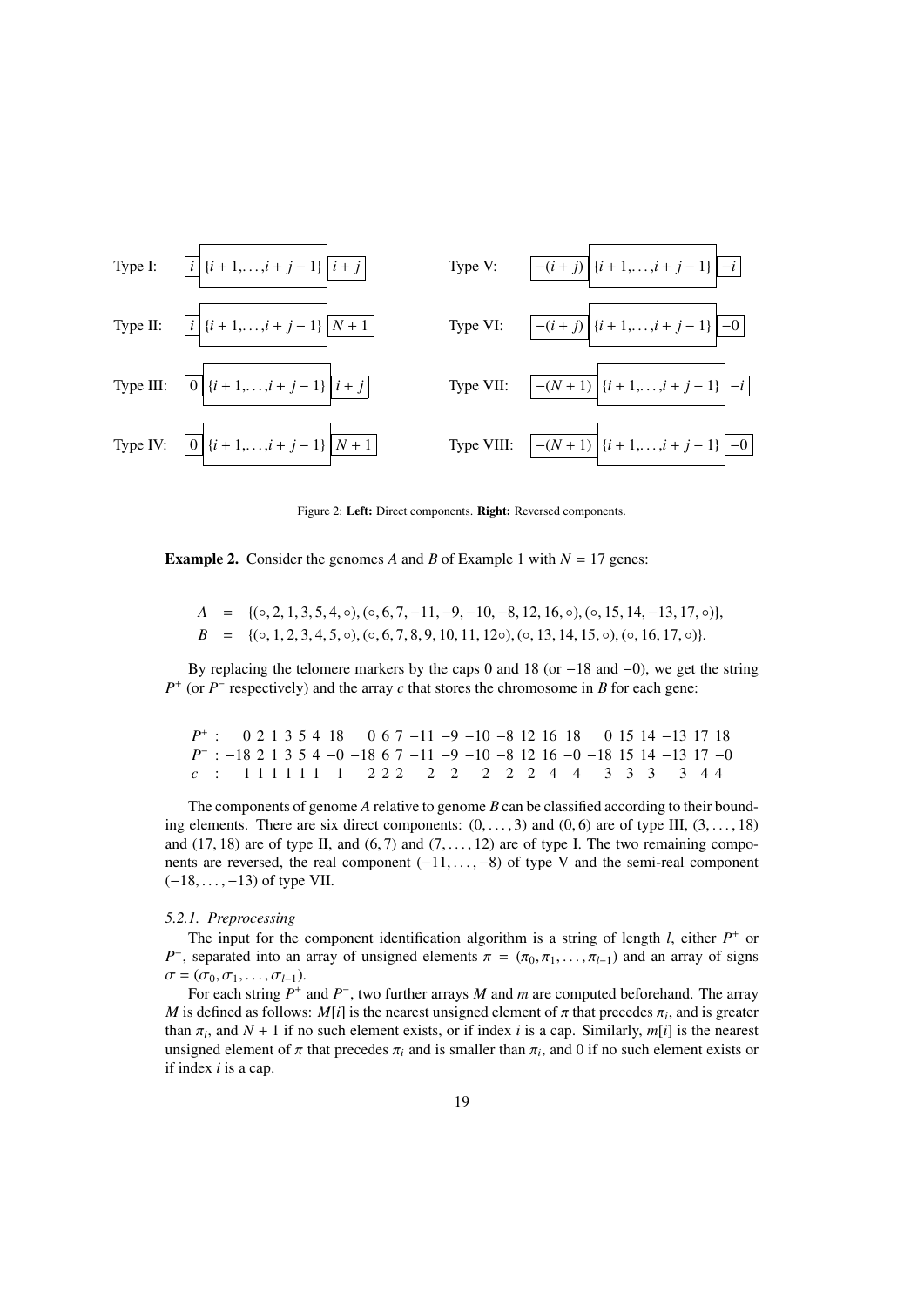Like in the unichromosomal case [6], the arrays *M* and *m* can efficiently be computed using two stacks  $M_1$  and  $M_2$ , as shown for  $P^+$  in Algorithm 1. For example, the arrays  $pi^+$ ,  $\sigma^+$ ,  $M$  and  $m$  of the string  $P^+$  of Example 2 are given by: *m* of the string  $P^+$  of Example 2 are given by:

 $\sigma^+$ + : 0 2 1 3 5 4 18 0 6 7 11 9 10 8 12 16 18 0 15 14 13 17 18 *M* : 18 18 2 18 18 5 0 18 18 18 18 11 11 10 18 18 0 18 18 15 14 18 0 : + + + + + + + + + + − − − − + + + + + + − + + *m* : 0 0 0 1 3 3 0 0 0 6 7 7 9 7 8 12 0 0 0 0 0 13 0 The corresponding arrays for the other string  $P^-$  are computed analogously, and we get:  $\pi^-$  : 18 2 1 3 5 : 18 2 1 3 5 4 0 18 6 7 11 9 10 8 12 16 0 18 15 14 13 17 0

 $π<sup>−</sup>$ *M* : 18 3 3 5 18 18 18 18 7 11 12 10 12 12 16 18 18 18 17 17 17 18 18 : − + + + + + − − + + − − − − + + − − + + − + − *m* : 0 1 0 0 4 0 0 0 0 0 9 8 8 0 0 0 0 0 14 13 0 0 0

**Algorithm 1** (Preprocessing for  $P^+ = (\pi^+, \sigma^+)$ , adapted from [6])

| 1: $M_1$ and $M_2$ are stacks of integers; initially $M_1$ contains $N + 1$ and $M_2$ contains 0 |  |
|--------------------------------------------------------------------------------------------------|--|
| 2: for $i \leftarrow 0, \ldots, l-1$ do                                                          |  |
| 3: $M[i] \leftarrow N+1$                                                                         |  |

```
4: m[i] \leftarrow 05: i++
 6: while \pi^+[i] \neq N+1 do
          (* Compute the entry M[i] *)
 7: if \pi^+[i-1] > \pi^+[i] then<br>8: \lim_{n \to \infty} \pi^+[i-1] on M.
 8: push \pi^+[i-1] on M_1<br>o. else
 9: else
10: pop from M_1 all entries that are smaller than \pi^+ [i]<br>11: end if
11: end if
12: M[i] \leftarrow the top element of M_1(* Compute the entry m[i] *)
13: if \pi^+[i-1] < \pi^+[i] then<br>
\max_{i=1}^{\infty} then
14: push \pi^+[i-1] on M_2<br>15: else
15: else
16: pop from M_2 all entries that are larger than \pi[i]<br>17: end if
          end if
18: m[i] \leftarrow the top element of M_219: i++
20: end while
21: M[i] \leftarrow N + 122: m[i] \leftarrow 0
```

```
23: end for
```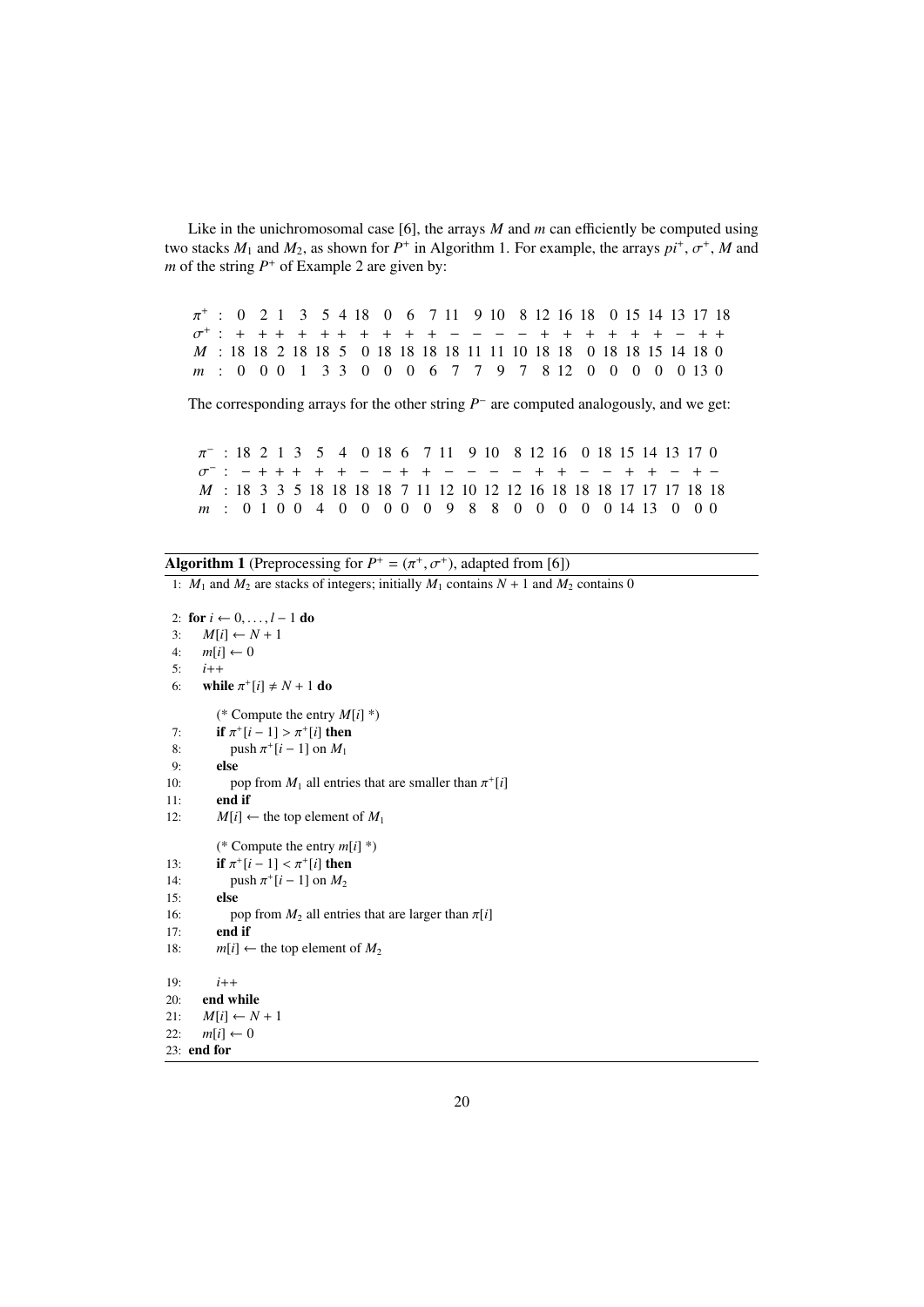#### *5.2.2. Component Identification*

The component identification algorithm consists of two phases. In the first phase, we identify the direct components of types I, III and IV and the reversed components of type VII by going from left to right through string  $P^+$ , and then, in the second phase, we compute the reversed components of types V, VI and VIII and the direct components of type III by going from right to left through string  $P^-$ . Thus, in both phases, direct as well as reversed components are reported.

To find components in Phase 1 (or Phase 2), we systematically test for each index *i* from 0 to *l* − 1 (or from *l* − 1 to 0, respectively), whether there is a component with right bounding element  $\pi_i$ , i.e. an interval of the form  $(\pi_s, \dots, \pi_i)$ . Potential positive starting positions for direct components are stored in a stack  $S_i$ , and negative starting positions for reversed components in a components are stored in a stack  $S_1$  and negative starting positions for reversed components in a stack *S*<sub>2</sub>.

Four additional arrays are required for the component identification: *Min* and *Max* for direct components, and *min* and *max* for reversed components. Concretely, if *j* is the top of stack *S* <sup>1</sup>, then  $Min[j]$  is the minimum and  $Max[j]$  is the maximum between *j* and the current index *i*. In the same way, the arrays *min* and *max* are defined using the stack *S* <sup>2</sup>. Since direct and reversed components are reported in both phases, all four arrays and both stacks  $S_1$  and  $S_2$  are updated in both phases.

The component identification in Phase 1, shown as pseudocode in Algorithm 2, is as follows: First, let us consider direct real components. Additionally to the three conditions described in [6], we require that all elements of a component must be on the same chromosome in *B*. In line 12 of Algorithm 2, when a left bounding element *s* is tested,  $\sigma_s$  is always positive because *s* is the top of the stack *S*. Thus  $(\pi - \pi)$  is a component of type I if and only if: top of the stack  $S_1$ . Thus,  $(\pi_s, \dots, \pi_i)$  is a component of type I if and only if:

- 1.  $\sigma_i$  is positive,
- 2. all elements between  $\pi_s$  and  $\pi_i$  in  $\pi$  are greater than  $\pi_s$  and smaller than  $\pi_i$ , the latter being equivalent to the simple test  $M[i] = M[s]$ equivalent to the simple test  $M[i] = M[s]$ ,
- 3.  $\pi_s \neq 0$  and  $Max[s] Min[s] = i s$ , and
- 4. all elements from *s* to *i* are on the same chromosome in *B*.

It should be mentioned that the third condition is equivalent, but slightly different to the one given in [6]. For real components, we have that  $Max[s] - Min[s] = \pi_i - \pi_s$ . The reason for testing  $Max[s] - Min[s] = i - s$  instead of testing  $\pi_i - \pi_i = i - s$  is that the latter one is not extendable  $Max[s] - Min[s] = i - s$  instead of testing  $\pi_i - \pi_s = i - s$  is that the latter one is not extendable to semi-real components where one or both bounding elements are caps.

Now, we turn from real to semi-real components. Our strategy in Phase 1 is to report semireal components whose left bounding element is a cap. These are direct components of type III and reversed components of type VII. Semi-real components whose right bounding element is a cap will be reported in Phase 2.

First, let us consider components of type III. Compared to real components, two conditions are modified: Since  $\pi_s = 0$ , all elements between  $\pi_s$  and  $\pi_i$  are greater than  $\pi_s$ , simplifying the second condition. The third condition is modified in two ways. First, the number of genes in the second condition. The third condition is modified in two ways. First, the number of genes in the interval is one less than for real components because the left bounding element is a cap. Second, the minimum of the interval  $(s+1, \ldots, i)$ ,  $Min[s]$ , must be a gene at the left end of a chromosome in *B*. Bringing this together, the two conditions are replaced by:

- (2) all elements between  $\pi_s$  and  $\pi_i$  in  $\pi$  are smaller than  $\pi_i$ , which is equivalent to the simple test  $M[i] M[s]$ test  $M[i] = M[s]$ ,
- (3)  $\pi_s = 0$  and  $Max[s] Min[s] = i s 1$  and  $Min[s]$  is a left chromosome end in *B*.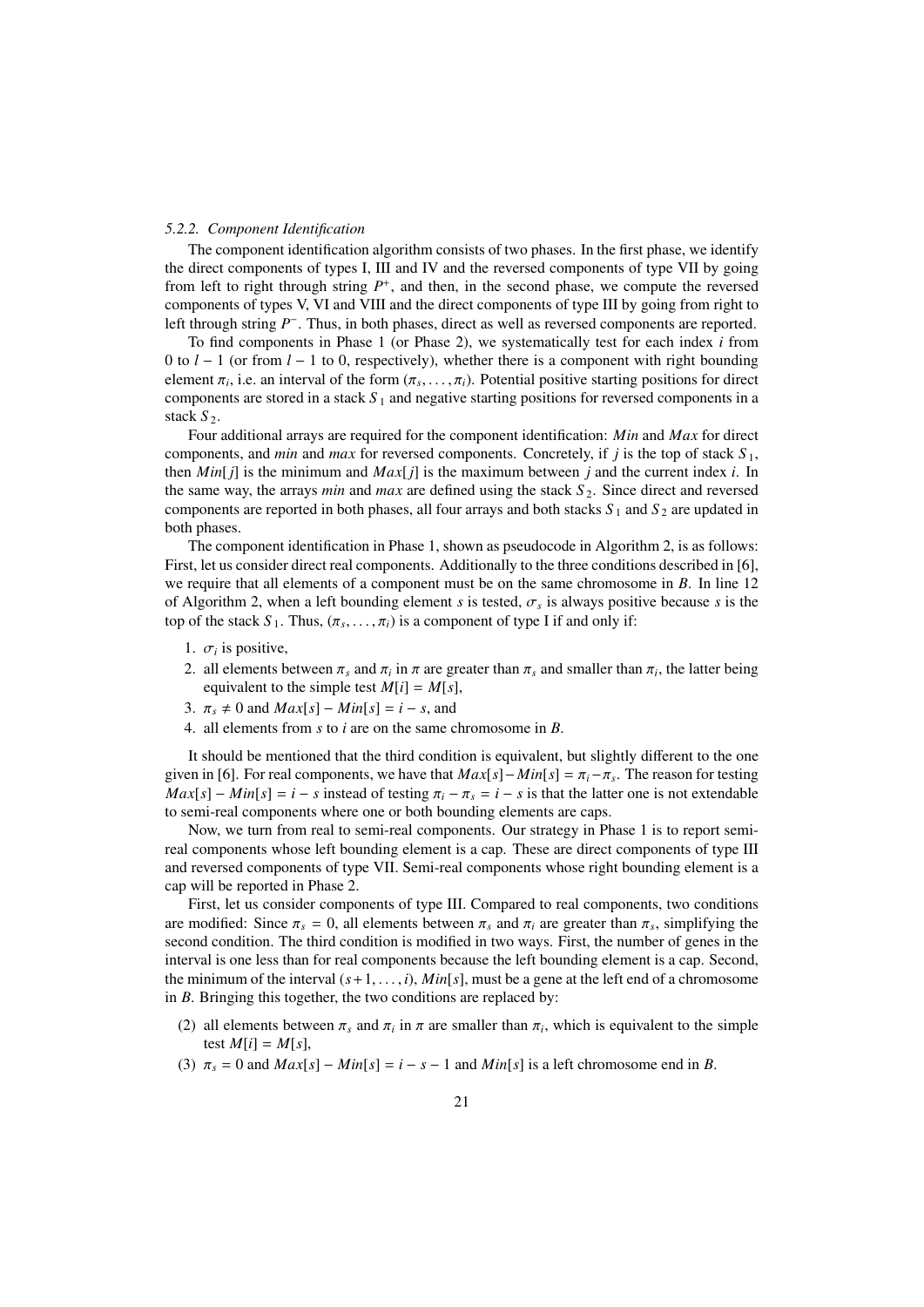In line 13 of Algorithm 2, components of type I are reported together with components of type III since their conditions are the same, except for the second and the third condition (see line 12).

The identification of components of type VII is similar to the one of type III. To switch from direct to reversed components, we change the sign of  $\sigma_i$  and replace *Max* and *Min* by *max* and *min* in the four conditions (see line 19). As a consequence, the following four conditions have to be tested:

- 1.  $\sigma_i$  is negative,
- 2. all elements between  $\pi_s$  and  $\pi_i$  in  $\pi$  are greater than  $\pi_i$ , which is equivalent to the simple test  $m[i] = m[s]$ test  $m[i] = m[s]$ ,
- 3.  $\pi_s = 0$  and  $max[s] min[s] = i s 1$  and  $max[s]$  is at a right chromosome end in *B*, and
- 4. all elements from *s* to *i* are on the same chromosome in *B*.

Finally, at the end of a chromosome, when  $\pi_i = N + 1$ , semi-real components of type IV whose bounding elements are both caps and have positive sign are identified. As long as we have  $\pi_s \neq 0$  for the top element of stack  $S_1$ , we remove *s* (line 30) and update *Min* and *Max* (line 31). Then, we test whether the whole chromosome is a semi-real component. In particular, we have that  $\pi_s = 0$  and  $\pi_i = N + 1$ . Obviously, all elements between  $\pi_s$  and  $\pi_i$  are greater than  $\pi_s$  and smaller than  $\pi_i$ , making the second condition meaningless. Since both bounding elements are cans, the number of genes is two less than for real components. Furthermore, there must are caps, the number of genes is two less than for real components. Furthermore, there must exist a chromosome in *B* of the form  $(\circ, Min[s], \ldots, Max[s], \circ)$ . Altogether, we have to test the following conditions in line 33:

- 1.  $\sigma_{s+1}$  is positive,
- 2. (not applicable)
- 3.  $Max[s] Min[s] = i s 2$  and  $Min[s]$  is at a left chromosome end in *B* and  $Max[s]$  is at a right chromosome end of *B*,
- 4. all elements from *s* to *i* are on the same chromosome in *B*,
- 5. the component is not a chain of shorter components.

In Phase 2, we apply Algorithm 2 to string  $P^-$  instead of  $P^+$ . By going backwards through *P*<sup>−</sup>, we report the remaining components in the following order: First, the components of types V and VI are found in the same way as the components of types I and III in Phase 1. Then, by switching from reversed to direct, we identify all components of type II. Finally, at the end of each chromosome, we test whether it is a component of type VIII.

#### *5.2.3. Component Classification*

Up to now, Algorithm 2 reports all components of genome *A* with respect to genome *B*, and it remains to classify which of them are unoriented and which are not. For the classification of components of types I-III and of types V-VII, it is sufficient to test whether all elements of the component have the same sign. As shown in [6], this can be done by a slight modification of Algorithm 2, without affecting the running time. The classification for the components of types IV and VIII is more delicate and requires the computation of the paths and cycles that belong to the component.

Recall that a component of type IV (or VIII) is unoriented if its elements are positive (respectively negative) and its adjacency graph does not contain an even path. The idea is to mark in an additional boolean array whether an adjacency belongs to an even path or not. This information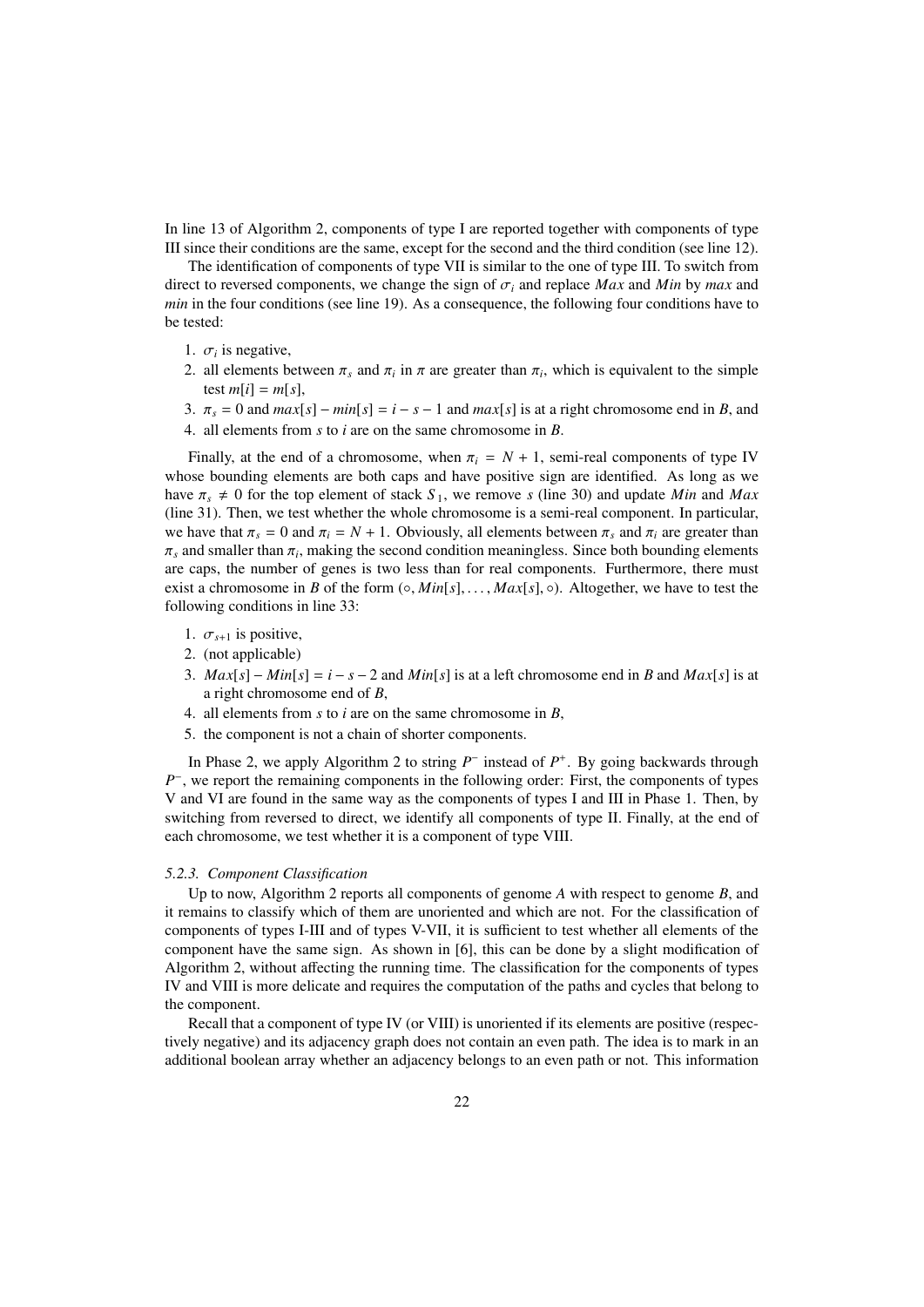**Algorithm 2** (Phase 1: Find components of  $P^+ = (\pi, \sigma)$ ) 1: for  $i \leftarrow 0, \ldots, l$  do<br>2:  $S_1$  and  $S_2$  are st.  $S_1$  and  $S_2$  are stacks of integers; initially  $S_1$  contains *i* and  $S_2$  contains *i* 3:  $Min[i] \leftarrow N, Max[i] \leftarrow 0, min[i] \leftarrow N, max[i] \leftarrow 0$ 4: while  $\pi[i] \neq N + 1$  do (\* Update minima and maxima \*) 5:  $Min[i] \leftarrow \pi[i], Min[top element of S_1] \leftarrow min(Min[top element of S_1], \pi[i])$ <br>6:  $Max[i] \leftarrow \pi[i], Max[top element of S_1] \leftarrow max(Max[top element of S_1], \pi[i])$ 6:  $Max[i] \leftarrow \pi[i]$ ,  $Max[top$  element of  $S_1$ ]  $\leftarrow max(Max[top$  element of  $S_1$ ],  $\pi[i]$ )<br>7: update similarly *min* and *max* using stack  $S_2$ update similarly *min* and *max* using stack  $S_2$ (\* Find components of types I and III \*) 8: while  $\pi[s] > \pi[i]$  or  $M[s] < \pi[i]$  do<br>9: pop the top element *s* from  $S_1$ pop the top element  $s$  from  $S_1$ 10: update *Min* and *Max* as in line 5 and 6 11: end while 12: if  $\sigma[i] = +$  and  $M[i] = M[s]$  and  $((\pi[s] \neq 0 \text{ and } \text{Max}[s] - \text{Min}[s] = i - s)$  or  $(\pi[s] = 0 \text{ and } \text{max}[s] = i - s)$  $Max[s] - Min[s] = i - s - 1$  and  $Min[s]$  is at a left chromosome end in *B*)) and all elements from *s* to *i* are on the same chromosome in *B* then 13: report the component  $(\pi_s \dots \pi_i)$ <br>
14: **end if** 14: end if (\* Find components of type VII \*) 15: **while**  $(\pi[s] < \pi[i] \text{ or } m[s] > \pi[i])$  and  $\pi[s] > 0$  do 16: pop the top element *s* from *S*<sub>2</sub> pop the top element  $s$  from  $S_2$ 17: update *min* and *max* as in line 7 18: end while 19: if  $\sigma[i] = -$  and  $m[i] = m[s]$  and  $(\pi[s] = 0$  and  $max[s] - min[s] = i - s - 1$  and  $max[s]$  is at a right chromosome end in *B*) and all elements from *s* to *i* are on the same chromosome in *B* then 20: report the component  $(\pi_s \dots \pi_i)$ <br>
21: **end if** 21: end if (\* Update stacks \*) 22: **if**  $\sigma[i] = +$  **then**<br>23: **b**  $\sigma[i]$  **c**  $\sigma$ push  $i$  on  $S_1$ 24: else 25: push  $i$  on  $S_2$ <br>26: **end if** end if 27: *i*++ 28: end while (\* Find components of type IV \*) 29: **while**  $\pi[s] \neq 0$  do 30: pop the top elem pop the top element  $s$  from  $S_1$ 31: update *Min* and *Max* as in lines 5 and 6 32: end while 33: if  $\sigma[s+1] = +$  and  $Max[s] - Min[s] = i - s - 2$  and  $Min[s]$  is at a left chromosome end in *B* and *Max*[*s*] is at the right chromosome end of *B* and all elements from *s* to *i* are on the same chromosome in *B* and this chromosome is not a chain of shorter components then 34: report the component  $(\pi_s \dots \pi_i)$ <br>
35: **and if** 35: end if 36: end for

23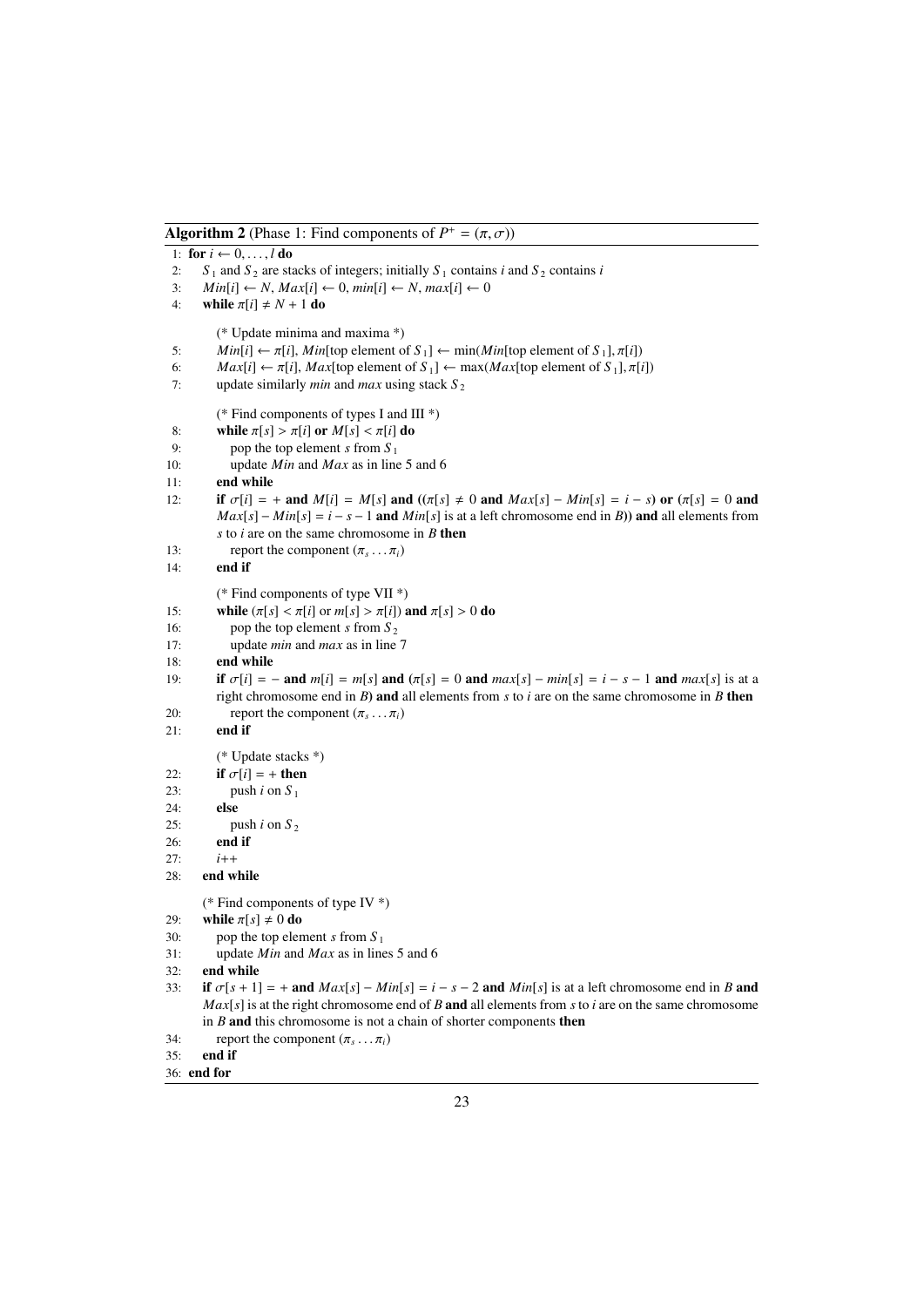has been obtained in Step 2 of the overall algorithm. If a semi-real component  $(\pi_s \dots \pi_i)$  is re-<br>ported in line 34 of Algorithm 2, we test in constant time whether the two adjacencies ( $\alpha \pi$ .) ported in line 34 of Algorithm 2, we test in constant time whether the two adjacencies ( $\circ$ ,  $\pi$ <sub>s+1</sub>) and  $(\pi_{i-1}, \circ)$  belong to an even path or not.

Summarizing, we have that:

Theorem 6. *All components of two linear genomes on the set of genes* {1, . . . , *<sup>N</sup>*} *can be found and classified as oriented or unoriented with a modified version of Algorithm 2 in O*(*N*) *time and space.*

#### *5.3. Tree Construction and Distance Computation*

Now that we have an algorithm for the component identification, we can describe Steps 4 and 5 of the overall algorithm.

Given the components, we construct the tree *T* as follows: For each index *i*,  $0 \le i \le l$ , at most one component can start at position *i*, and at most one component can end at position *i*. Hence, it is possible to create a data structure that tells, in constant time, if there is a component beginning or ending at position *i* and, if so, reports such components. Given this data structure, it is a simple procedure to construct the tree *T* in one left-to-right scan along the permutation. Initially one round root node is created. Then, for each additional component, a new round node *p* is created as the child of a new or an existing square node  $q$ , depending if  $p$  is the first component in a chain or not. For details, see Algorithm 3.

| <b>Algorithm 3</b> (Construct T from the components of A with respect to B) |  |  |  |  |  |  |  |
|-----------------------------------------------------------------------------|--|--|--|--|--|--|--|
| 1: create a round node $p$ , the root of T                                  |  |  |  |  |  |  |  |
| 2: for $i \leftarrow 1, \ldots, l-1$ do                                     |  |  |  |  |  |  |  |
| <b>if</b> there is a component C starting at position $i$ then<br>3:        |  |  |  |  |  |  |  |
| if there is no component ending at position $i$ then<br>4:                  |  |  |  |  |  |  |  |
| create a new square node q as a child of $p$<br>5:                          |  |  |  |  |  |  |  |
| end if<br>6:                                                                |  |  |  |  |  |  |  |
| create a new round node p (representing C) as a child of q<br>7:            |  |  |  |  |  |  |  |
| else if there is a component ending at position $i$ then<br>8:              |  |  |  |  |  |  |  |
| $p \leftarrow$ parent of q<br>9:                                            |  |  |  |  |  |  |  |
| $q \leftarrow$ parent of p<br>10:                                           |  |  |  |  |  |  |  |
| end if<br>11:                                                               |  |  |  |  |  |  |  |
| $12:$ end for                                                               |  |  |  |  |  |  |  |
|                                                                             |  |  |  |  |  |  |  |

Finally, we compute the extra cost. To generate tree  $T'$  from tree  $T$ , a bottom-up traversal of *T* recursively removes all dangling round leaves that represent oriented components, and square nodes, including the root if it has degree 1. Given the tree  $T'$ , it is easy to compute the cover cost: Perform a depth-first traversal of  $T'$  and count the number of leaves and the number of long and short branches, including the root if it has degree 1. Then use the formulas from Theorems 4 and 5 to obtain *t*, and the formula from Theorem 3 to obtain the distance  $d_{HP}$ .

Altogether we have:

**Theorem 7.** *The HP distance*  $d_{HP}(A, B)$  *of two genomes A and B on the set*  $\{1, \ldots, N\}$  *can be computed in linear time O*(*N*)*.*